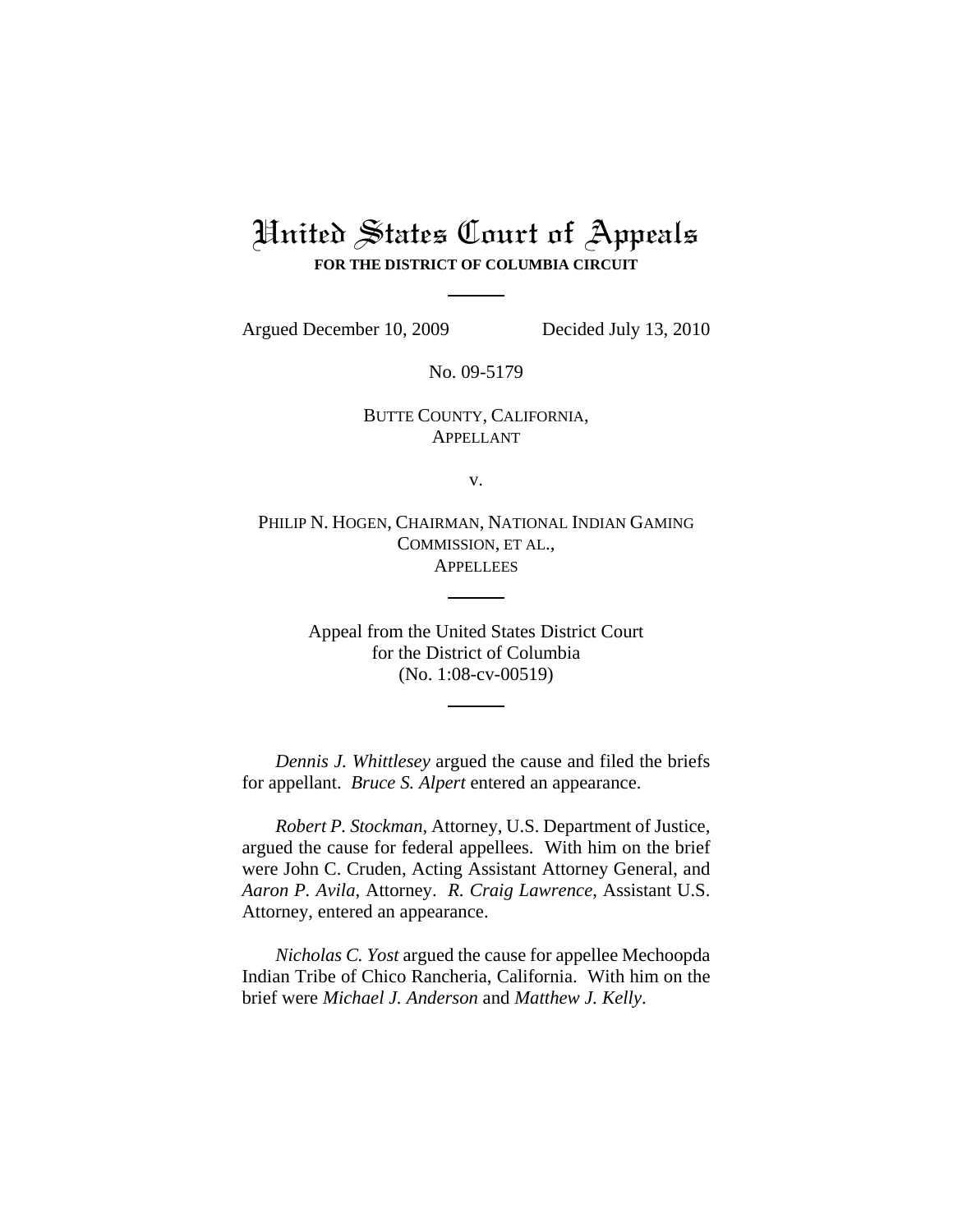Before: ROGERS and GRIFFITH, *Circuit Judges*, and RANDOLPH, *Senior Circuit Judge*.

Opinion for the Court filed by *Senior Circuit Judge* RANDOLPH.

Dissenting opinion filed by *Circuit Judge* ROGERS.

I.

RANDOLPH, *Senior Circuit Judge*: The issue in this appeal from the judgment of the district court arises from efforts of the Mechoopda Indian Tribe of Chico Rancheria in Butte County, California, to obtain federal approval to conduct gaming operations. The Indian Gaming Regulatory Act, 25 U.S.C. §§ 2701–2721, permits federally-recognized Indian tribes to conduct gaming on "Indian lands." The Act defines "Indian lands" to mean all lands within any Indian reservation and "any lands title to which is . . . held in trust by the United States for the benefit of any Indian tribe  $\ldots$  ." *Id.* § 2703(4). Indian gaming is not permitted on "newly acquired lands" – that is, lands the Secretary of the Interior took into trust for a tribe after October 17, 1988, when the Act went into effect. An exception to this bar allows Indian gaming on lands the Secretary takes into trust after the 1988 date "as part of . . . the restoration of lands for an Indian tribe that is restored to Federal recognition." *Id.* § 2719(b)(1)(B)(iii).

The Mechoopda Tribe has been restored to federal recognition. The issue at the administrative level was whether land the Tribe purchased and offered to the Department of the Interior to take into trust for its benefit qualified as restored lands. The Act does not define "restoration of lands." The Interior Department and the agency largely responsible for regulating Indian gaming – the National Indian Gaming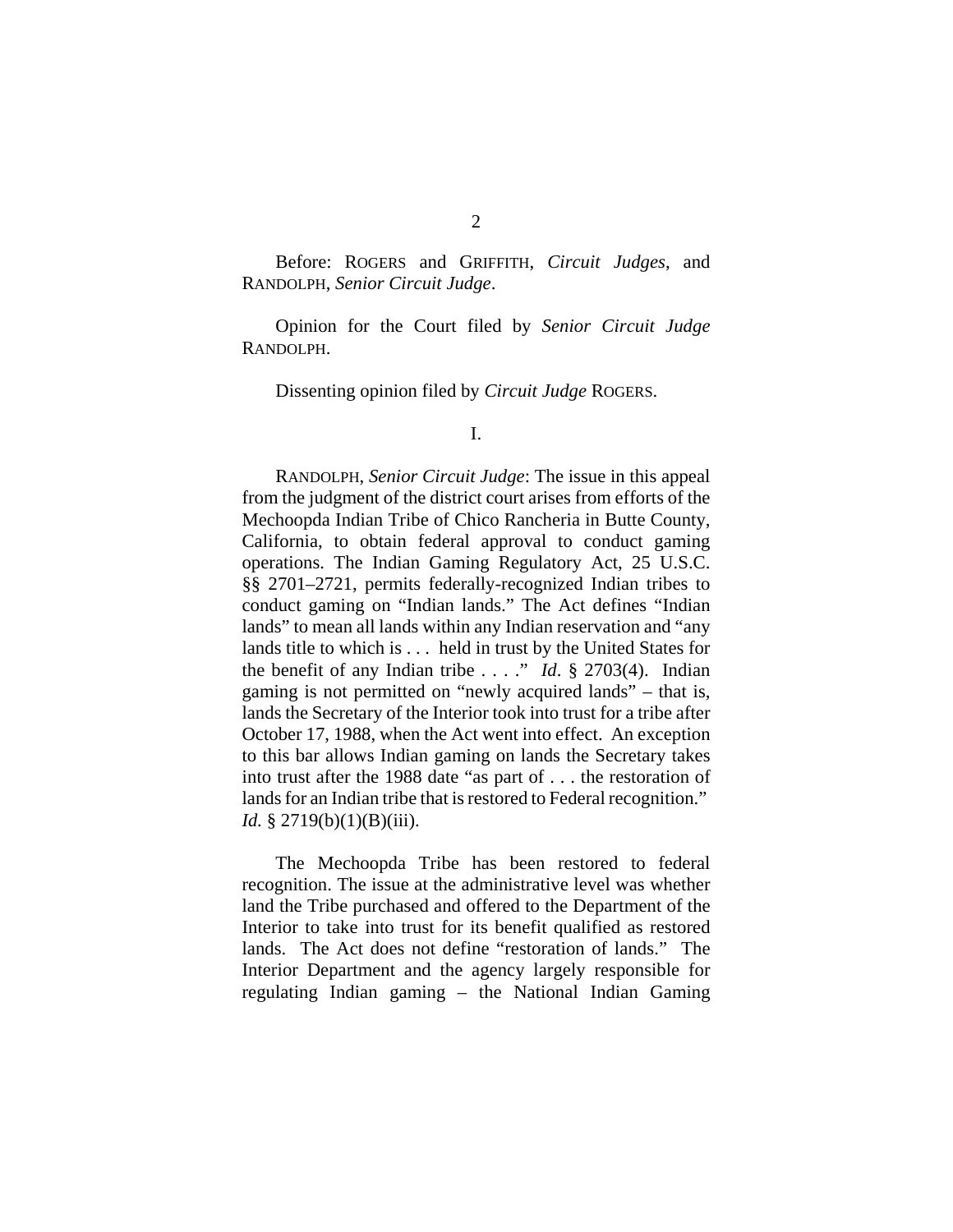Commission – believed that any lands "located within the areas historically occupied by the tribes are properly considered to be lands taken into trust as part of the restoration of lands." *Grand Traverse Band of Ottawa and Chippewa Indians v. U.S. Attorney for W. Dist. of Mich.*, 46 F. Supp.2d 689, 701 (W.D. Mich.1999). Shortly after final agency action in this case, the Interior Department codified its view in regulations requiring, among other things, that a tribe "demonstrate a significant historical connection to the land." 25 C.F.R.  $\S$  292.12(b).<sup>1</sup>

The Mechoopda Tribe had approximately 400 enrolled members when this case began. Most lived in or near what is now Chico, California, the largest city in Butte County in the north-central portion of the state. The Tribe traces its history to a "rancheria" in Chico. In 1849, John Bidwell, a wealthy California businessman and politician, purchased a 22,000-acre ranch and hired Indians to live and work there. When Bidwell died, he left the ranch to his wife. Between 1909 and 1918 Mrs. Bidwell conveyed 26 acres of the ranch where the Indians were living – the "rancheria" – to a private board in trust for the Indians. The United States took over as trustee of the rancheria in 1939. Acting pursuant to the California Rancheria Act, Pub. L. No. 85-671 (1958), the government terminated the Mechoopda Tribe's recognition in 1967 and ended the trust status of the land. *See* Notice of Termination, 32 Fed. Reg. 7981 (June 2, 1967).

<sup>&</sup>lt;sup>1</sup> If the tribe regained recognition through federal legislation and the legislation authorized the Interior Secretary to take particular parcels of land into trust for the tribe, the Secretary will consider those lands "restored." 25 C.F.R. § 292.11(a)(1). That situation, not present here, describes *City of Roseville v. Norton*, 348 F.3d 1020 (D.C. Cir. 2003).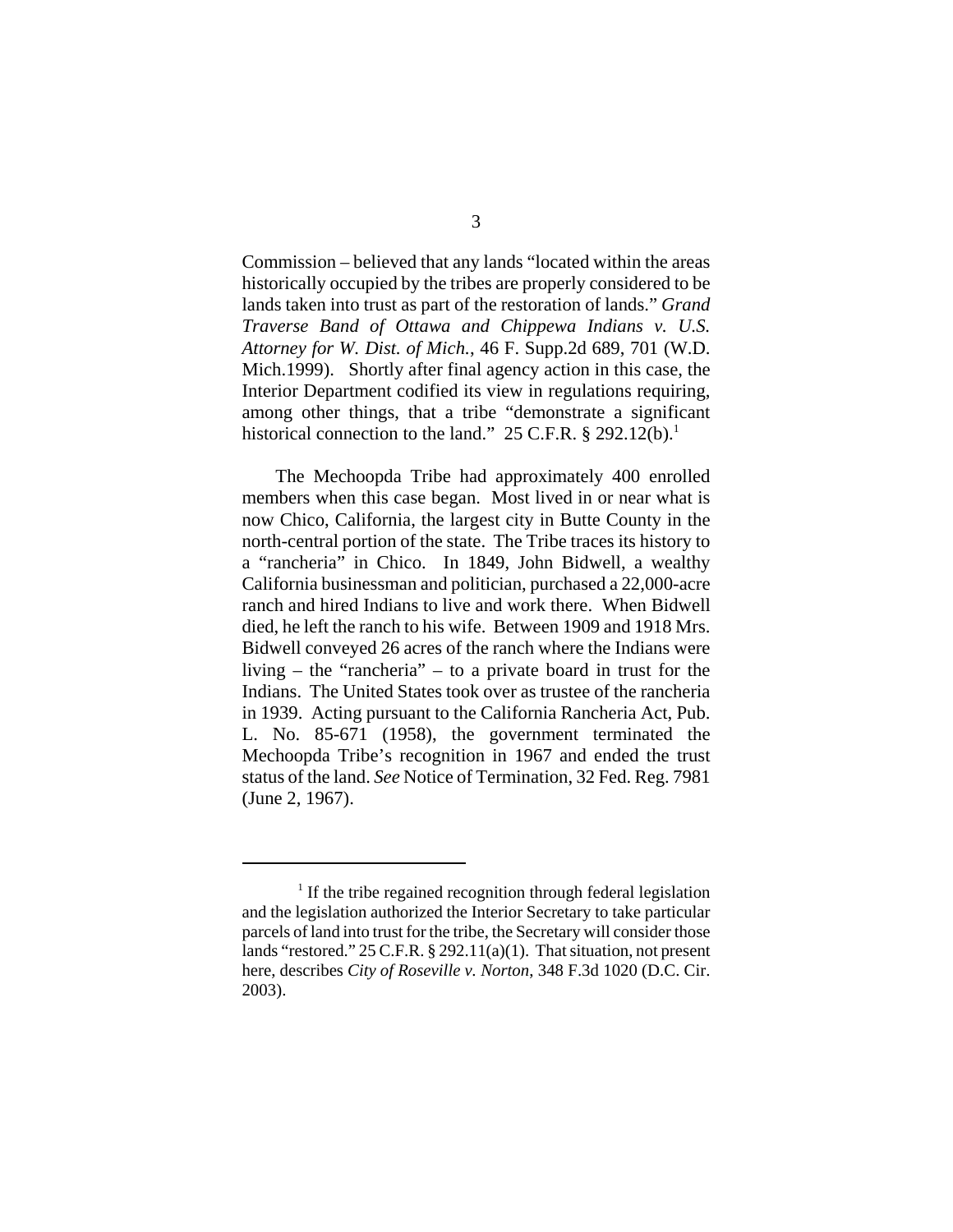The Tribe brought a lawsuit contesting its termination. The suit ended when the government and the Tribe entered into a settlement agreement. As the settlement agreement provided, the government restored the Tribe to federal recognition in 1992. *See* Notice of Reinstatement, 57 Fed. Reg. 19,133 (May 4, 1992). The settlement agreement also forbade the Tribe from reestablishing the boundaries of the rancheria.

In 2001, the Tribe purchased a 645-acre parcel of land in Butte County. The Tribe's plan was to have the government take the land in trust so that the Tribe could develop and operate a casino there. The parcel is located approximately 10 miles from the area of the former rancheria, which is in the center of the city of Chico. In addition to requesting the Secretary to take the parcel into trust for the Tribe's benefit, the Tribe submitted applications to the Gaming Commission for review of a gaming management contract and for approval of a gaming ordinance.

The matter was initially referred to the Office of the General Counsel for the Gaming Commission to prepare an advisory legal opinion on whether gaming on the land would be permissible – that is, whether the land, if taken into trust, would qualify under the restored lands exception. Relying on material the Tribe provided, Acting Deputy Counsel Coleman concluded that the Tribe had a "historical and cultural nexus" to the proposed gaming site that was "sufficient to show that the parcel was not merely an acquisition but a restoration of previously used lands." Her conclusion rested, in part, on the fact that the proposed gaming site was within the boundaries of the Mechoopda villages before the Mechoopda relocated to the Bidwell ranch. Her memorandum also indicated that the proposed site was within land that was promised the Mechoopda by an unratified treaty of 1851. There was other evidence showing the historical and cultural significance of the land to the Mechoopda. The memorandum stated that the Interior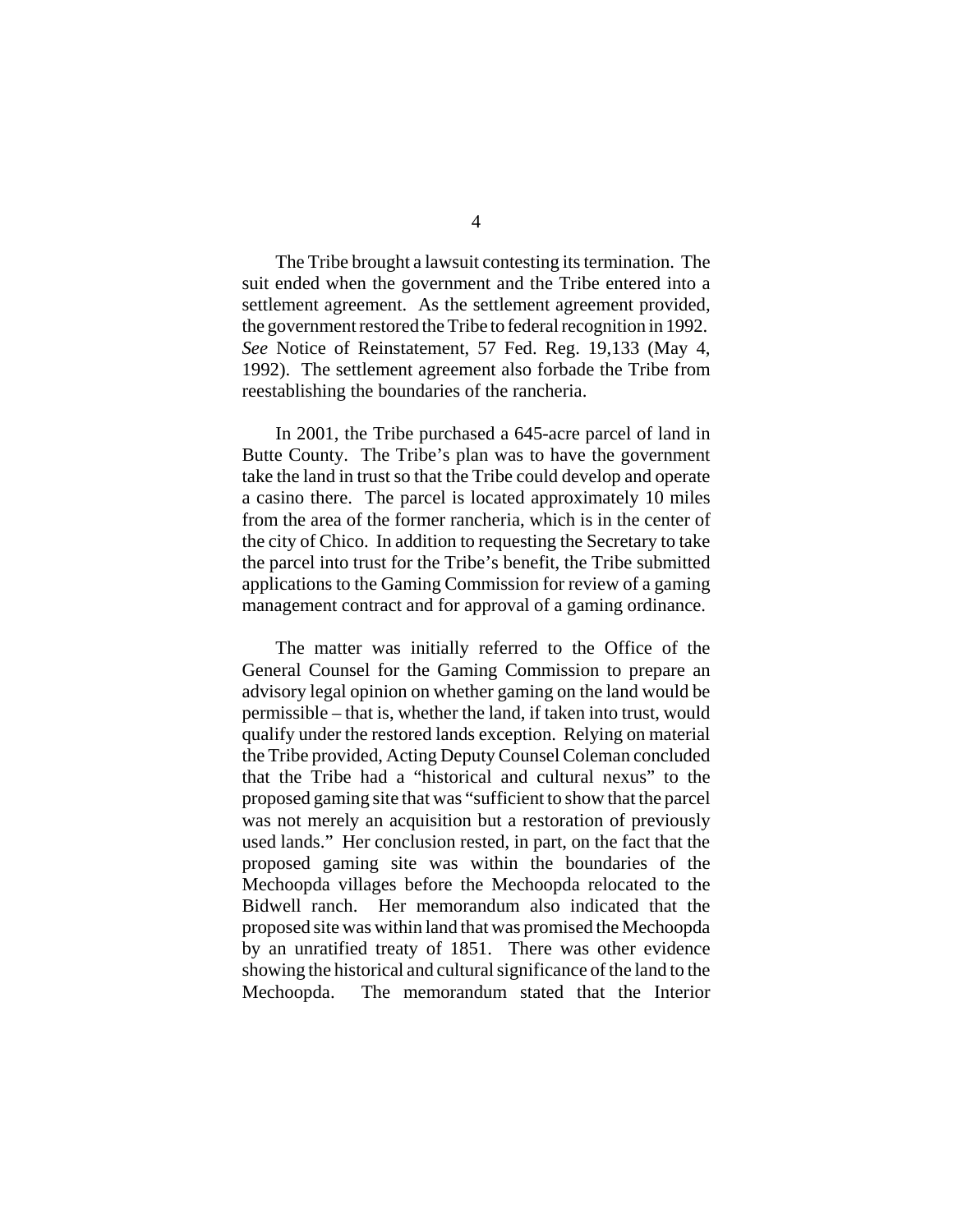Department's Office of the Solicitor concurred in her conclusion.

Coleman's memorandum was dated March 14, 2003. The Secretary did not make a final decision to take the land into trust until May 8, 2008. In the interim, on June 16, 2006, the attorney for Butte County wrote to the Secretary to dispute Coleman's opinion. The County objected to Coleman's conclusion that the Tribe had a historic connection to the gaming site. As the County saw it, the tribe that worked and lived on the Bidwell Ranch, and from whom the modern Tribe is descended, was not the same tribe as the historic tribe that had allegedly occupied the gaming site. Rather, the people residing at the ranch were a disparate group of Indians from many tribes. The County urged that the only land to which the tribal members could show a common connection was on the site of the former the Bidwell Ranch.

To support its assertions, the County attached a report prepared by its consultant, Dr. Stephen Dow Beckham, a professor of history at Lewis & Clark College. The report provided a history of the Bidwell Ranch and those who worked and resided there. Beckham cited the findings of a Bureau of Indian Affairs employee who visited the ranch in 1914. The BIA employee concluded that the Indians did not "belong to any particular band, but are remnants of various small bands, originally living in Butte and nearby counties." Beckham's report also included a detailed account of the families who resided at the ranch between 1928 and 1933. A significant number of these individuals belonged to a tribe interchangeably referred to as Michopda, Mishopda, or Mi-Cho-Da. While this is the historic tribe discussed in Coleman's analysis, Beckham found that many of the ranch Indians were from other tribes – his report lists members of the Wailaki, Concow, Winton, Yuki, Pit River, and Sioux tribes. Why the Indians of the Bidwell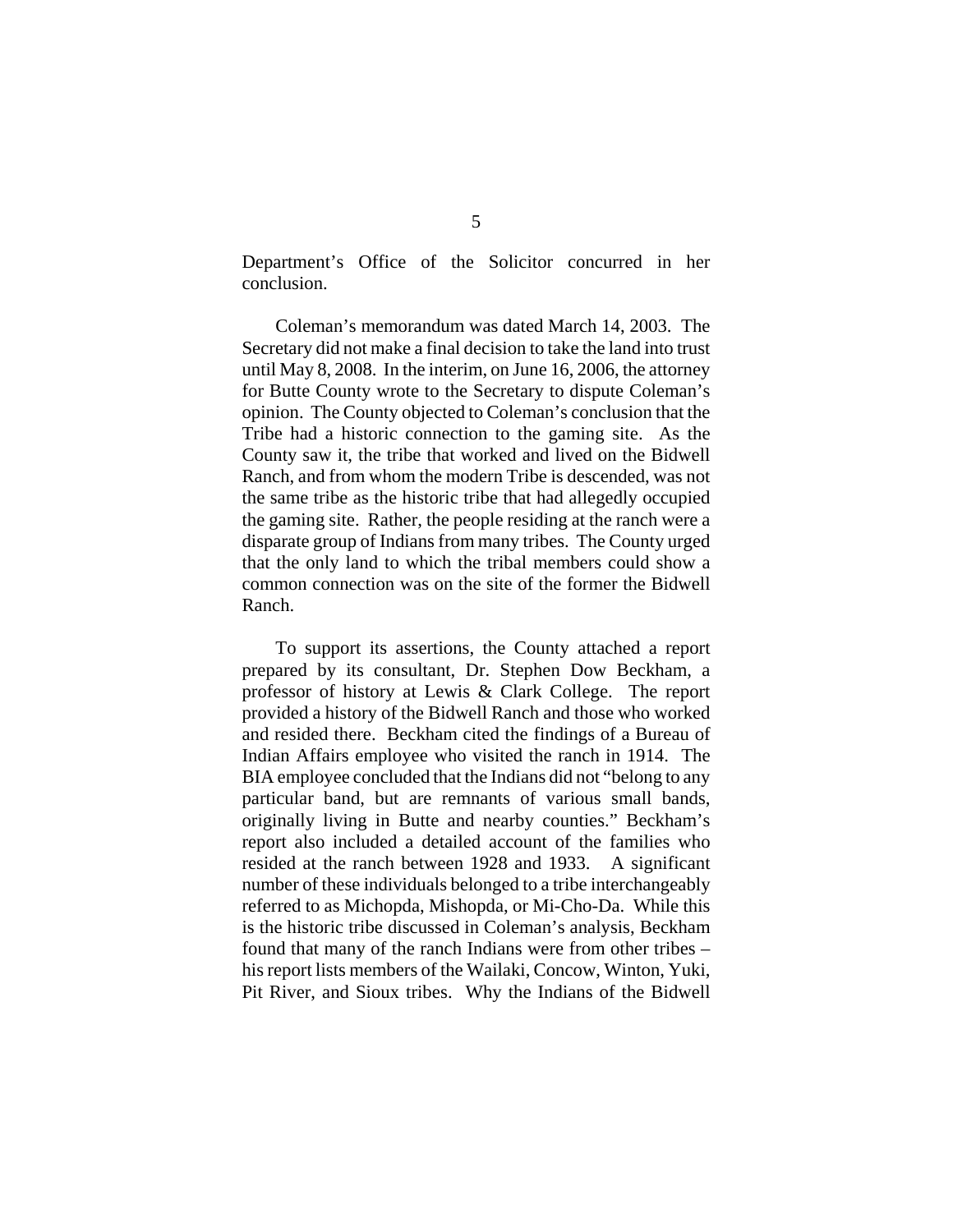Ranch ultimately assumed the name "Mechoopda" – presumably a variant of the "Michopda" tribe from which some of them were descended – is unclear.

The Acting Deputy Assistant Secretary for Policy and Economic Development responded to the County in a short rejection letter. The letter, dated August 28, 2006, stated: "[Y]ou ask that the Department reject the March 14, 2003, determination of the National Indian Gaming Commission (NIGC) that the parcel proposed to be taken into trust would qualify as 'restored land[.]' . . . We are not inclined to revisit this decision now because the Office of the Solicitor reviewed this matter in 2003, and concurred in the NIGC's determination of March 14, 2003." There is no indication that the Interior Department ever revisited this determination and actually considered the County's evidence.

On February 8, 2007, the Gaming Commission approved the Tribe's gaming ordinance, indicating that the approval was "only for gaming on Indian Lands." On May 8, 2008, the Secretary published in the Federal Register his final decision to take the Tribe's land into trust.<sup>2</sup> The County filed an action claiming that both agency actions were arbitrary and capricious in violation of the Administrative Procedure Act, 5 U.S.C. § 706. The district court granted summary judgment in favor of the agencies, ruling that the agencies had considered "the necessary factors," and the County appealed.

## II.

The case boils down to several straightforward propositions of administrative law. We have what is known as informal

<sup>&</sup>lt;sup>2</sup> The Secretary has stayed the land conveyance pending the outcome of this litigation.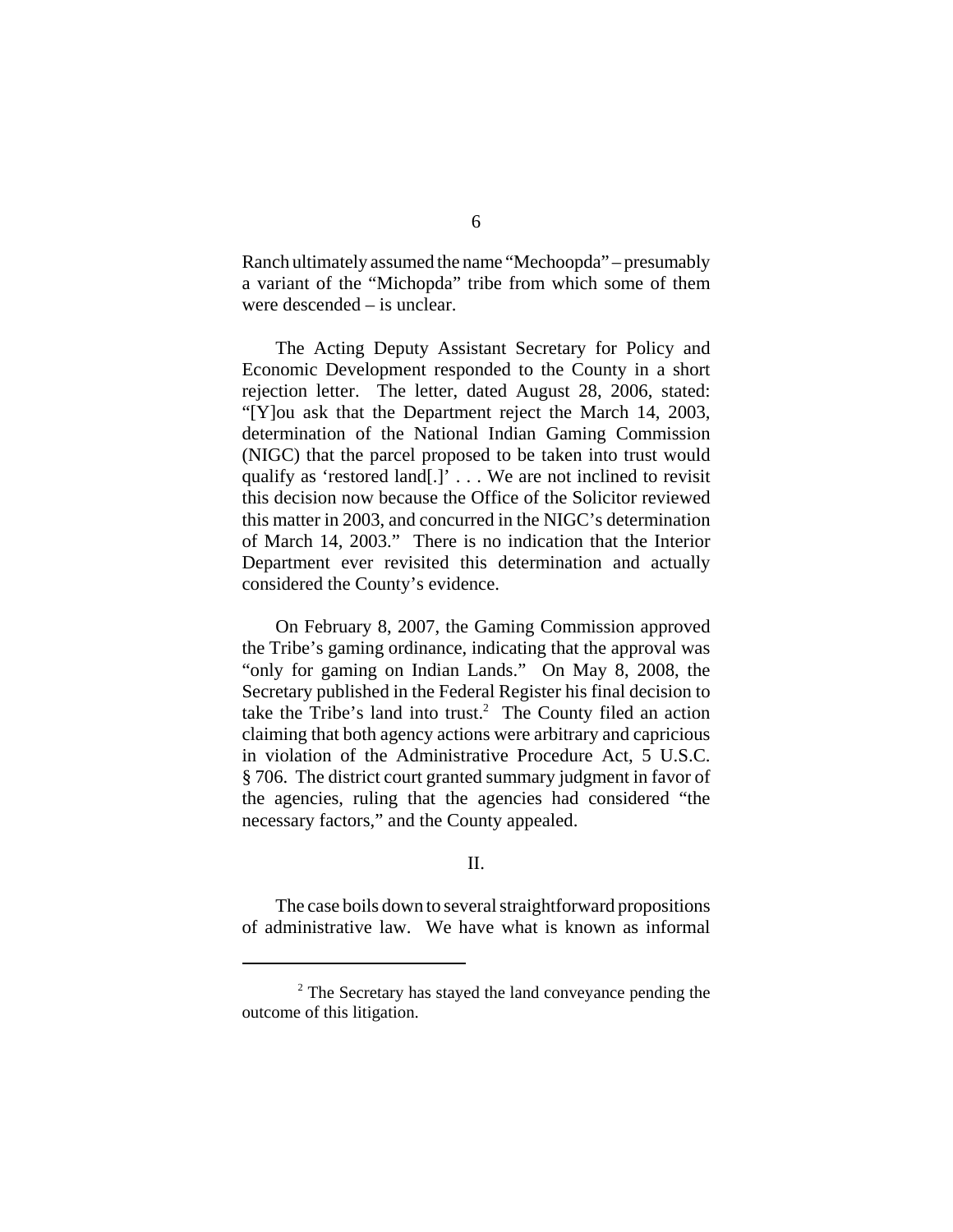agency adjudication. Governing procedural rules, derived mainly from § 555 of the APA, 5 U.S.C. § 555, and the Due Process Clause, are few. Even so, agency decisions in informal adjudication are subject to judicial review under § 706 of the APA. *See, e.g., Reliance Elec. Co. v. Consumer Prod. Safety Comm'n*, 924 F.2d 274, 277 (D.C. Cir. 1991). If the agency decision is arbitrary, capricious or an abuse of discretion it must be set aside.

Two legal propositions are important to the disposition of this case.

First, under § 555(e), the agency must provide an interested party – here Butte County – with a "brief statement of the grounds for denial" of the party's request. As this court held in *Tourus Records, Inc. v. DEA*, 259 F.3d 731, 737 (D.C. Cir. 2001), the agency must explain why it decided to act as it did. The agency's statement must be one of "reasoning"; it must not be just a "conclusion"; it must "articulate a satisfactory explanation" for its action. 259 F.3d at 737 (*quoting* Henry J. Friendly, Chenery *Revisited: Reflections on Reversal and Remand of Administrative Orders*, 1969 Duke L.J. 199, 222, and *Motor Vehicle Mfrs. Ass'n of U.S., Inc. v. State Farm Mut. Auto. Ins. Co.*, 463 U.S. 29, 43 (1983)).

Second, an agency's refusal to consider evidence bearing on the issue before it constitutes arbitrary agency action within the meaning of § 706. *See, e.g., State Farm*, 463 U.S. at 43; *Comcast Corp. v. FCC*, 579 F.3d 1, 8 (D.C. Cir. 2009). This proposition may be deduced from case law applying the substantial evidence test, under which an agency cannot ignore evidence contradicting its position. "The substantiality of evidence must take into account whatever in the record fairly detracts from its weight." *Universal Camera Corp. v. NLRB*, 340 U.S. 474, 487–88 (1951). Although we are dealing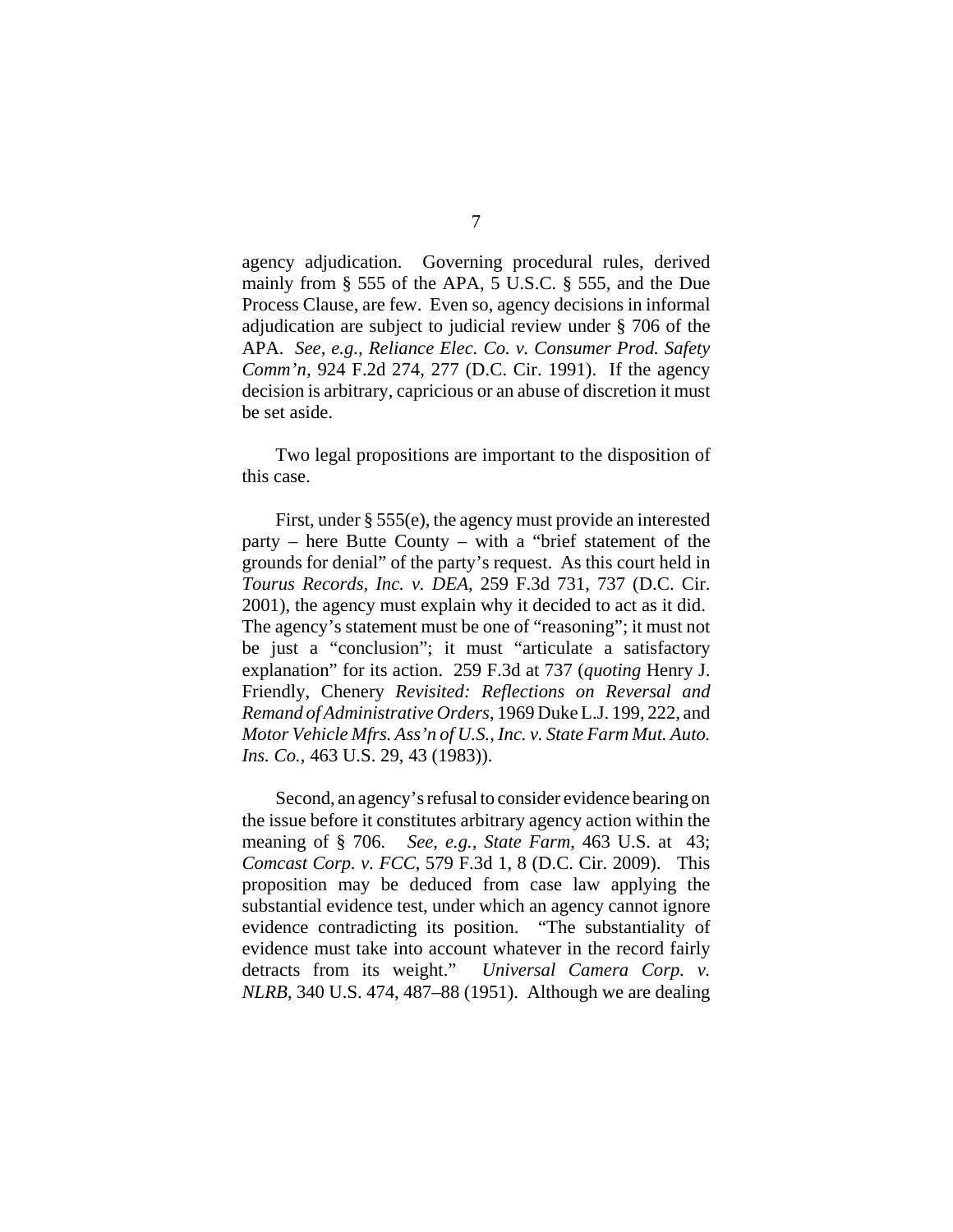with the question whether agency action is arbitrary or capricious, "in their application to the requirement of factual support the substantial evidence test and the arbitrary or capricious test are one and the same." *Ass'n of Data Processing Serv. Orgs., Inc. v. Bd. of Governors of Fed. Reserve Sys.*, 745 F.2d 677, 683 (D.C. Cir. 1984); *accord Am. Radio Relay League, Inc. v. FCC*, 524 F.3d 227, 243 (D.C. Cir. 2008).

The Interior Department managed to violate the minimal procedural requirements § 555(e) imposed. When Butte County furnished the Interior Secretary's office with a copy of the Beckham Report and gave numerous reasons why the Tribe's land did not constitute "restored land," that issue was still pending before the Secretary. The Secretary's final determination did not come until two years later, on March 14, 2008.<sup>3</sup> Yet the entirety of Interior's response to Butte County was this: "We are not inclined to revisit this decision [the opinion of the Gaming Commission] now because the Office of the Solicitor reviewed this matter in 2003, and concurred in the NIGC's determination of March 14, 2003."

This response violates § 555(e) for the same reason the response in *Tourus Records* violated that provision. The response "provides no basis upon which we could conclude that

<sup>&</sup>lt;sup>3</sup> According to agency guidelines, whether lands qualify as restored "is a decision made by the Secretary when he or she decides to take land into trust for gaming"; Indian lands opinions are prepared because the agencies are "in need, from time to time, for legal advice." *See* Memorandum of Agreement Between the National Indian Gaming Commission and the Department of the Interior. Indian lands opinions are "advisory in nature and thus do not legally bind the persons vested with the authority to make final agency decisions." *See* Gaming on Trust Lands Acquired After October 17, 1988, 73 Fed. Reg. 29,354, 29,372 (May 20, 2008).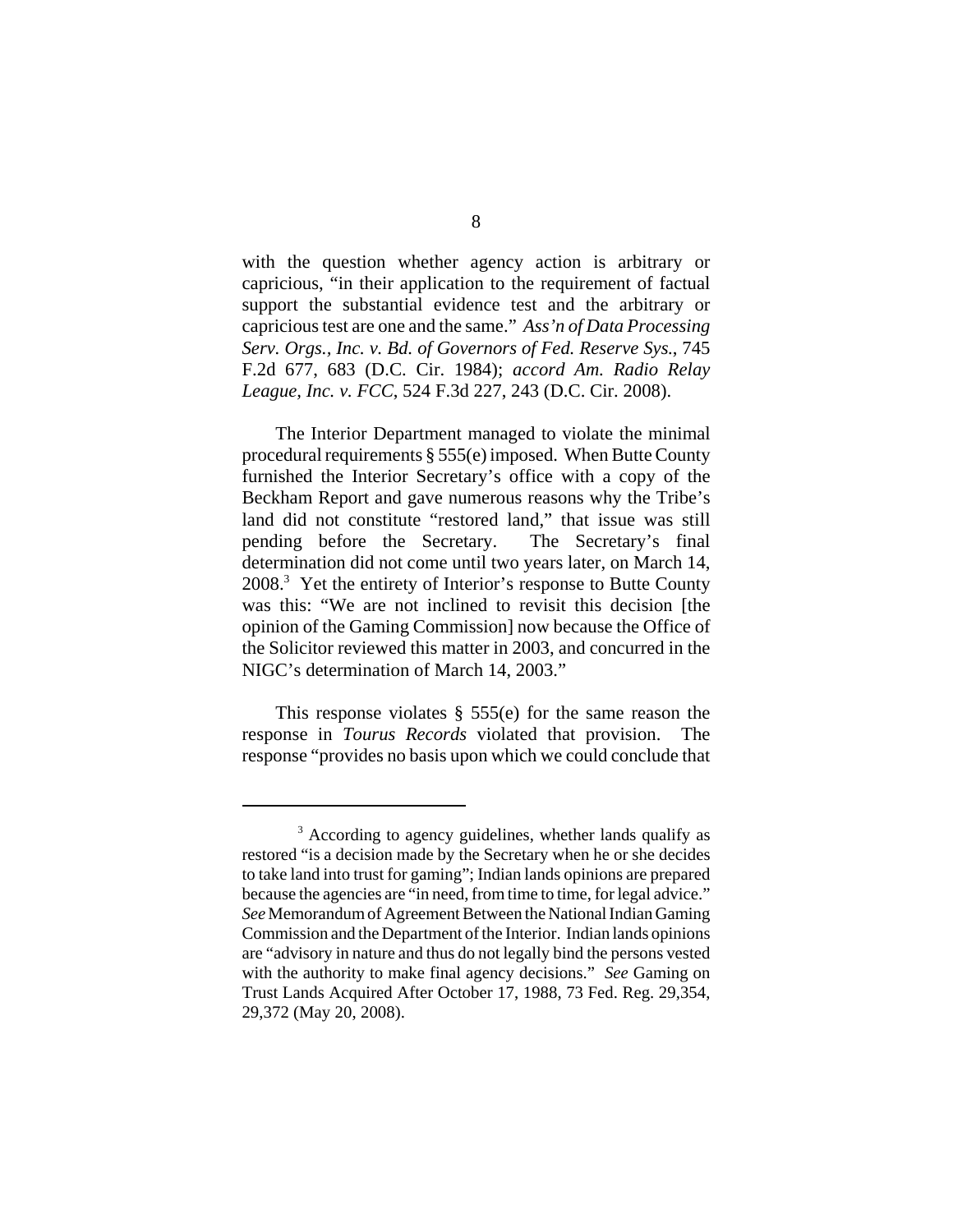it was the product of reasoned decisionmaking." 259 F.3d at 737. It had all the explanatory power of the reply of Bartelby the Scrivener to his employer: "I would prefer not to."4 Which is to say, it provided no explanation.

Interior's response was also arbitrary. Reasoned decisionmaking is not a procedural requirement. *Cross-Sound Ferry Servs., Inc. v. ICC*, 738 F.2d 481, 487 (D.C. Cir. 1984). It stems directly from § 706 of the APA. That much was made clear in another informal adjudication case – *Citizens to Preserve Overton Park v. Volpe*, 401 U.S. 402, 416 (1971). Interior's response speaks as if the Secretary had already decided the issues – "We are not inclined to *revisit*" the matter – when in fact the matter remained pending. The rest of the response is senseless. So what if the Solicitor had reviewed the Gaming Commission's decision in 2003 and agreed with it? The Secretary had yet to decide whether he agreed, which is what counted.<sup>5</sup> The very point of Butte County's submission

"I would prefer not to," said he.

Herman Melville, *Bartleby, the Scrivener: A Story of Wall Street* 10 (Dover 1990) (1853).

<sup>5</sup> It is not correct to say, as the dissent does, that by the time the County submitted its letter, the issue had been decided and that the County was asking the Secretary to "reopen" the matter. Dissenting Op. at 10. The fact is that the Secretary did not make a decision until two years after the County sent the letter. (The determination in this case was actually made by the Assistant Secretary – Indian Affairs, to

<sup>&</sup>lt;sup>4</sup> The first of many such exchanges continued thus:

<sup>&</sup>quot;Prefer not to," echoed I, rising in high excitement, and crossing the room with a stride. "What do you mean? Are you moonstruck? I want you to help me compare this sheet here — take it," and I thrust it towards him.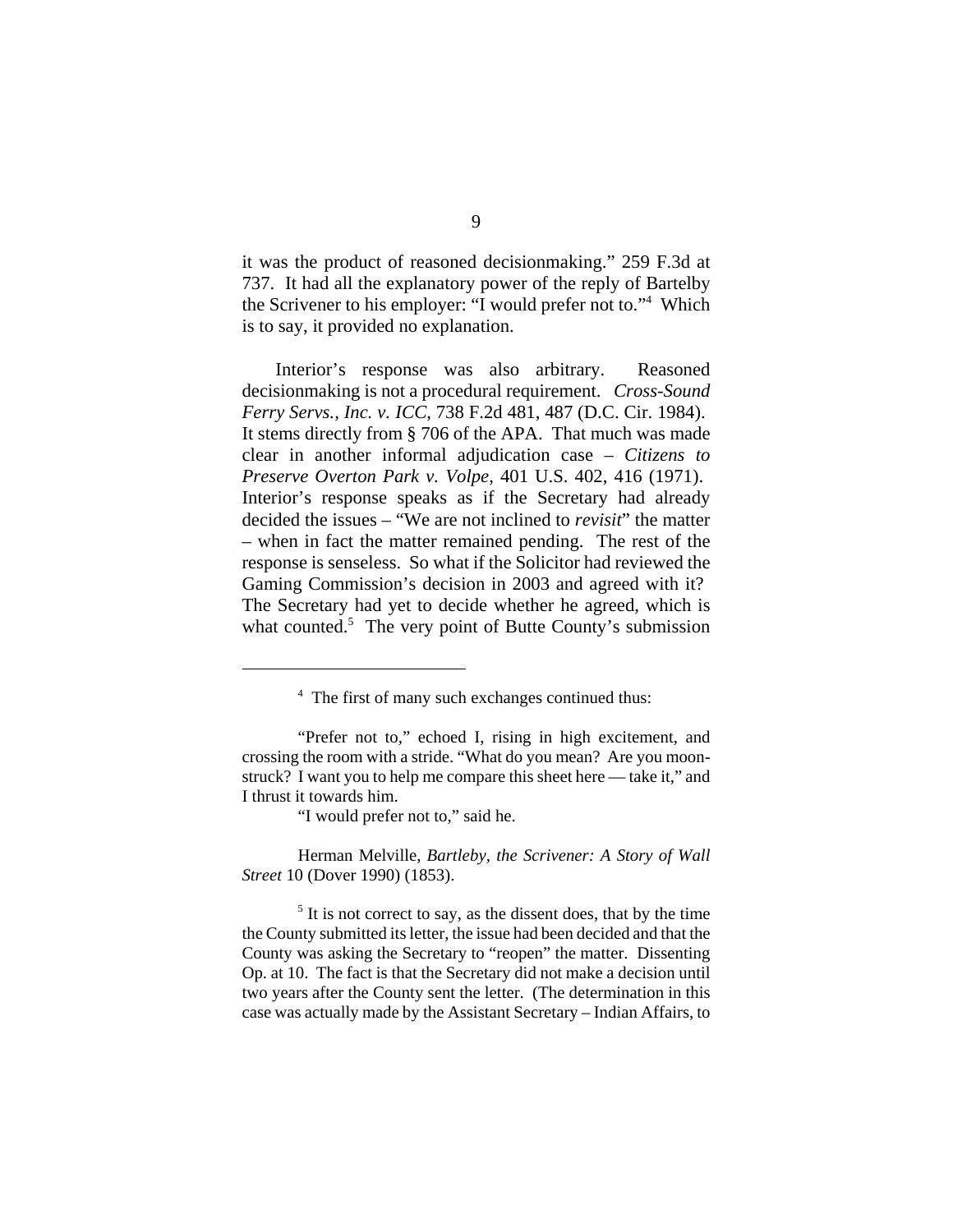was that the information it submitted called into doubt the judgment of the Gaming Commission. To refuse to evaluate that information because the Solicitor – who never looked at it – agreed with the Gaming Commission is totally irrational.

All that remains is Interior's argument that several statements in an environmental assessment<sup>6</sup> supplied the missing reasoning and showed that the Secretary in fact did take into account the County's evidentiary submission. The environmental assessment came after Interior had advised the County that it would not revisit the restored lands question. There is nothing to indicate that it changed its mind; in fact the environmental assessment relied on the response to the County attorney. And it added that whether the Tribe's newly-acquired lands qualified as restored lands was irrelevant to the question being addressed – namely, whether the Secretary's taking the lands into trust to allow the Tribe to operate a casino there would have a significant environmental impact. The only other point in the environmental assessment was that Interior could not rescind the federally-recognized status of the Tribe. This comment and the others were responsive to an August 2006 letter from a Butte County administrator dealing with environmental issues. But the comment was not responsive to the arguments raised in the County attorney's letter regarding restoration of the lands.

whom the Secretary had delegated authority. *See* 209 Departmental Manual 8.1. The Solicitor may have made up his mind but the Secretary did not delegate decisionmaking authority to him. *See* note 3, *supra*.)

<sup>6</sup> Environmental assessments are done to determine whether the agency needs to prepare an environmental impact statement for major federal action pursuant to the National Environmental Policy Act, 42 U.S.C. § 4232(C). *See Humane Soc. of the United States*, 840 F.2d 45, 61–62 (D.C. Cir. 1988).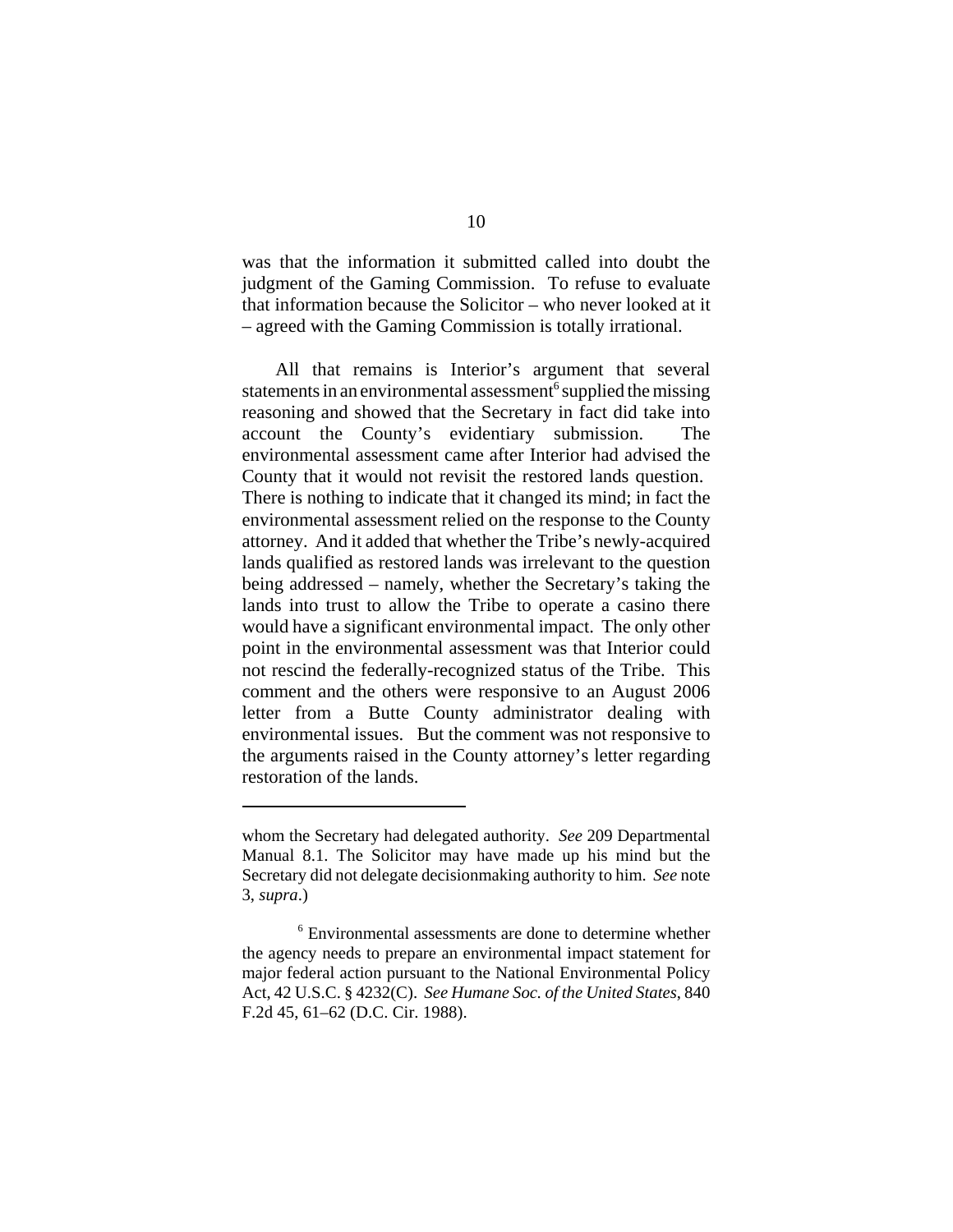According to our dissenting colleague, the environmental assessment "indicated that Interior understood the County and the Beckham Report to be denying the Tribe's existence at the Chico Rancheria on the thesis that the 'modern' Tribe had no connection with the 'historical' Mechoopda Tribe that occupied vast areas of Butte County and hence had no historical connection to [the historical tribe's] land." Dissenting Op. at 12. But the County attorney's letter submitted with the Beckham Report clearly states that the County challenged Coleman's restored lands opinion and "[did] not contest the Mechoopda's federal recognition." Rather, it argued that "the only land ever occupied by the people who ultimately were recognized as a tribe was the Bidwell Ranch property . . . . [T]he tribal members cannot demonstrate any ties or connections to any other property." The thesis of the Beckham Report, as the dissent appears to recognize at one point, goes entirely to the restored lands issue by supporting the County's argument that the Tribe had no connection to any land other than its former rancheria. The later letter from the Butte County administrator did, in fact, challenge the Tribe's status, which explains why the environmental assessment advised the County that recognition was irreversible. But that point does not speak at all to the Tribe's historic connection with the land in question.

Our dissenting colleague provides her own analysis of the Beckham Report and concludes that it does not undermine the evidence the Tribe submitted. We are not so sure, but that is not the point. An "agency's action must be upheld, if at all, on the basis articulated by the agency itself." *State Farm*, 463 U.S. at 50 (*citing SEC v. Chenery*, 332 U.S. 194, 196–97 (1947)). The Secretary mentioned none of the dissent's reasons for rejecting the Beckham Report. The Secretary simply refused to give the County an audience.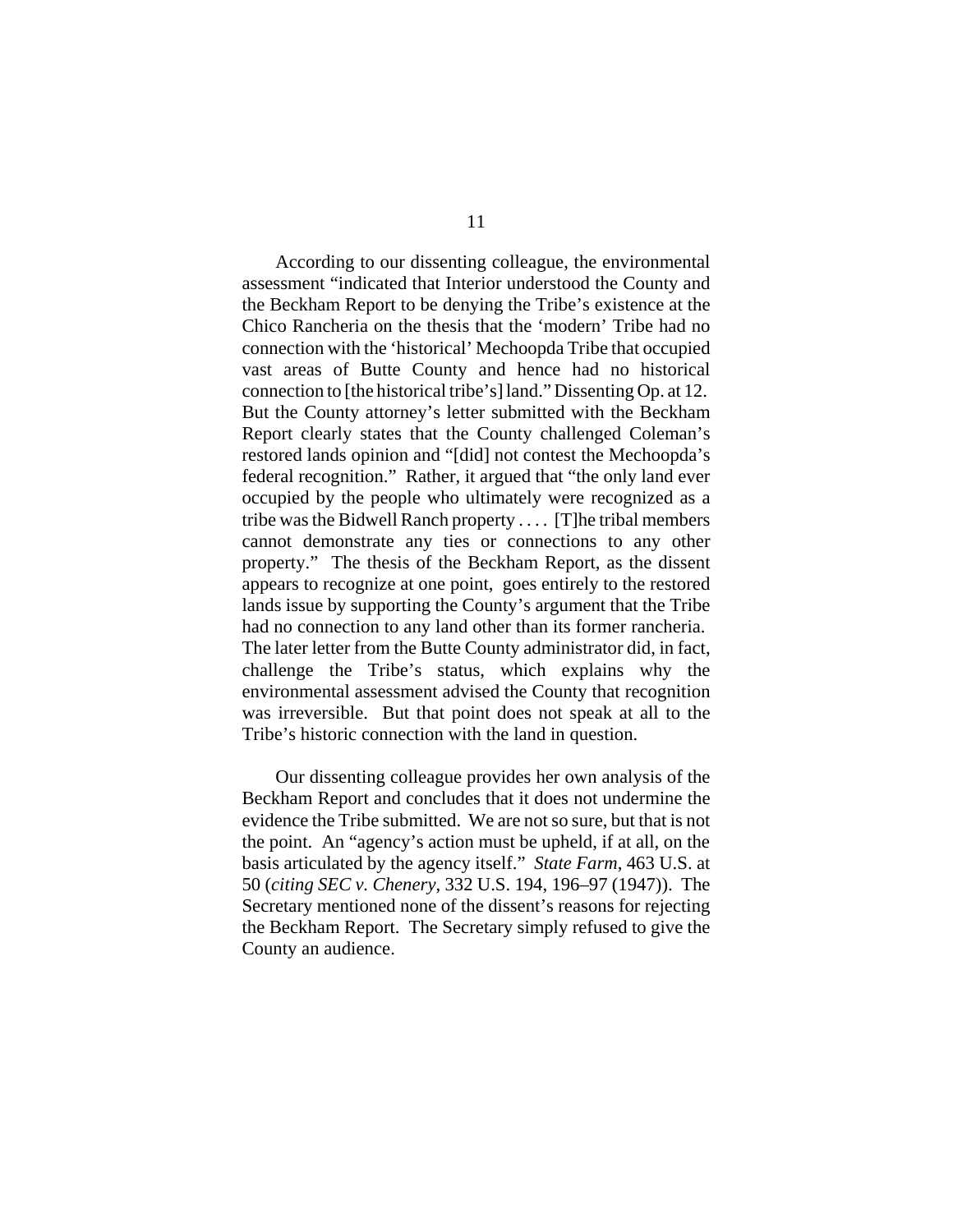For all of these reasons, we set aside the Secretary's final action to take the Tribe's lands into trust.<sup>7</sup> The case is remanded for further proceedings consistent with this opinion.

*So Ordered.*

 $7$  The County also asks us to set aside the Gaming Commission's approval of the Tribe's gaming ordinance. The theory apparently is that in approving the ordinance, the Commission determined that the Tribe's land qualified as restored land. But the Commission's letter of approval, which came well before the Secretary's final decision regarding the land, belies this theory. The letter simply stated that the Commission approved the ordinance "only for gaming on Indian Lands," without stating whether the land the Tribe had purchased would wind up in that category. In light of our decision vacating the Secretary's land restoration determination, the Commission's approval therefore has no effect and we see no reason to vacate it. The dissent apparently agrees.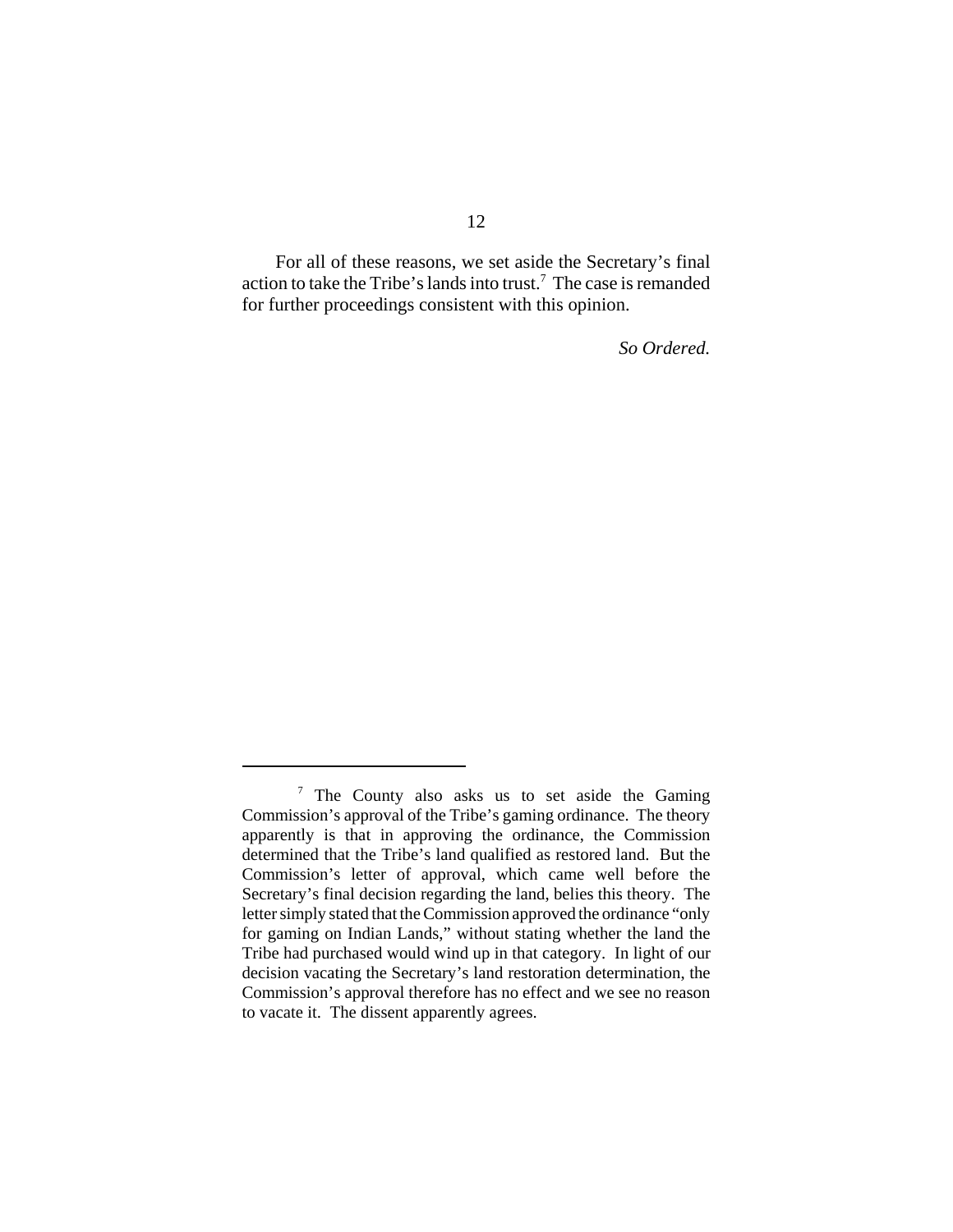ROGERS, *Circuit Judge*, dissenting: Congress determined in enacting the Indian Gaming Regulatory Act ("IGRA") that Indian tribes restored to federal recognition may be eligible for a restoration of lands on which gaming is permitted. 25 U.S.C. § 2719(b)(1)(B)(iii); *see also id.* § 465. At issue is whether the decisions of the Secretary of the Interior and the National Indian Gaming Commission ("NIGC") granting the Mechoopda Tribe's application for a restoration of lands and for gaming on those lands were arbitrary and capricious. A review of the administrative record indicates these decisions are reasonable and supported by substantial evidence of the Tribe's ample historical and cultural connections to land at issue (the "Chico parcel"). The record demonstrates that the Secretary considered Butte County's views and its 2006 report and explained why he was not inclined to revisit the 2003 determination by the NIGC and Interior's Solicitor that the Chico parcel would qualify as restored lands. The Secretary's rationale is self-explanatory: The County's report addressed only a narrow aspect of the Tribe's history and did not challenge the expert studies on which 2003 determination relied in addressing the Tribe's full history. The Secretary's rationale was elaborated in contemporaneous agency memoranda when the Assistant Secretary for Indian Affairs, who made the decision on behalf of the Secretary to approve the Tribe's application to take the Chico parcel into trust as a restoration of lands, concluded that the County sought to deprive a federally recognized Tribe of rights protected by law. Accordingly, because as *Tourus Records, Inc. v. DEA*, 259 F.3d 731 (D.C. Cir. 2001), instructs, the Secretary neither violated the requirements of 5 U.S.C. § 555(e) nor ignored the County's views or its 2006 report, and because the challenged decisions are supported by substantial evidence in the record, I would affirm the grant of summary judgment to the Secretary, the NIGC, and the Tribe, and I respectfully dissent.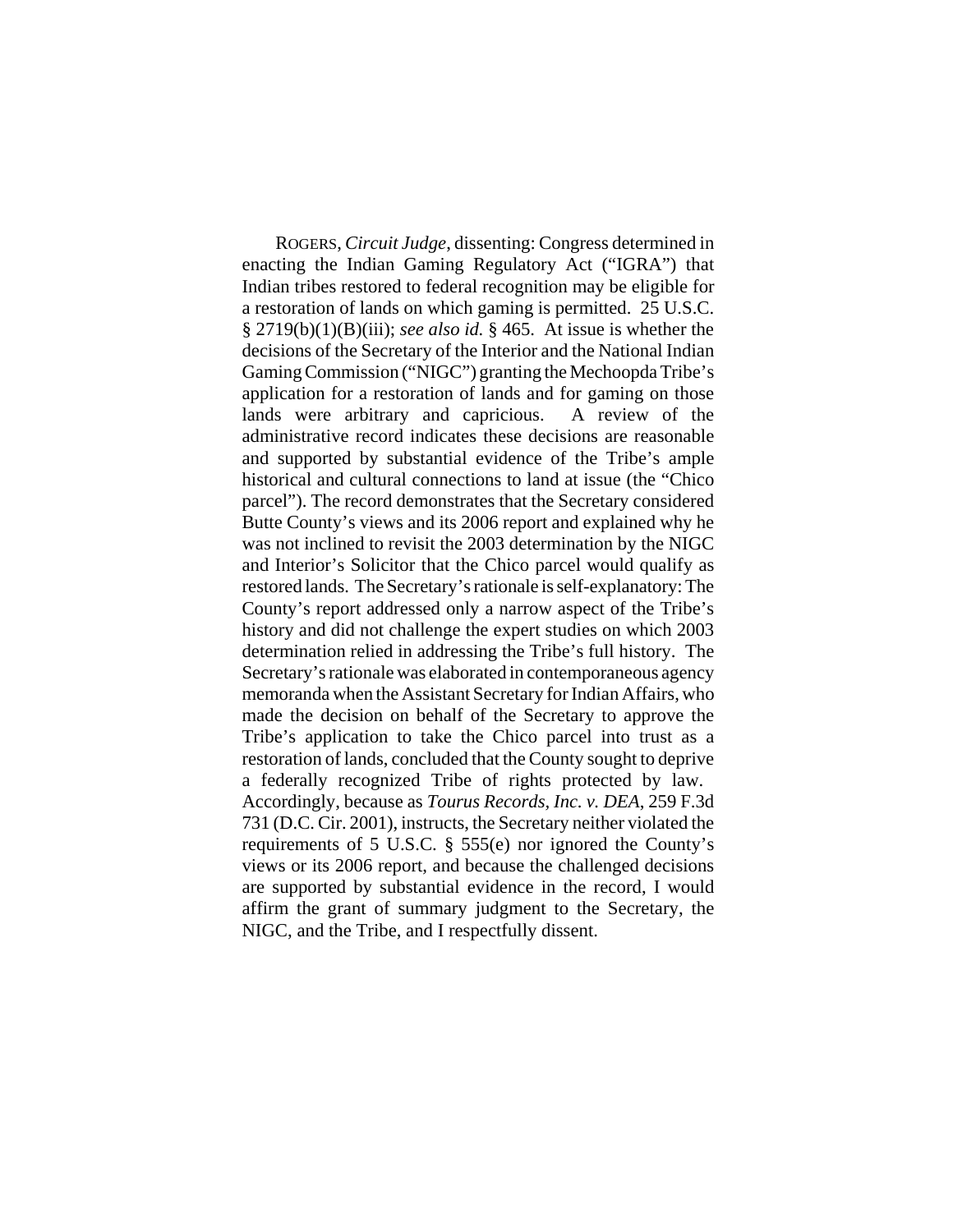2

**I.** 

The background to the Tribe's application to the Secretary to take the Chico parcel into trust pursuant to section 5 of the Indian Reorganization Act ("IRA"), 25 U.S.C. § 465, sets the context for the County's request to the Secretary on June 16, 2006 and for the Secretary's response. The applicable statutes required the Secretary to determine whether the Chico parcel qualified as a "restoration of lands" allowing gaming under section 20 of the IGRA, 25 U.S.C. § 2719(b)(1)(B)(iii). In the Tribe's case, Interior's Office of the Solicitor requested that NIGC assume primary responsibility for providing a legal opinion on this question. The Secretary also had to examine the environmental effects of taking the Chico parcel into trust under the National Environmental Policy Act ("NEPA"), 42 U.S.C. §§ 4321–4370f. Only if the "restoration of lands" and environmental determinations favored granting the Tribe's application could the Secretary act under the IRA to approve the Tribe's application to take the Chico parcel into trust for, in part, casino gaming. *See TOMAC, Taxpayers of Mich. Against Casinos v. Norton*, 433 F.3d 852, 856–57 (D.C. Cir. 2006). In "mak[ing] any decision or determination . . . with respect to a federally recognized Indian tribe," the Secretary could not subclassify a tribe by denying it privileges and immunities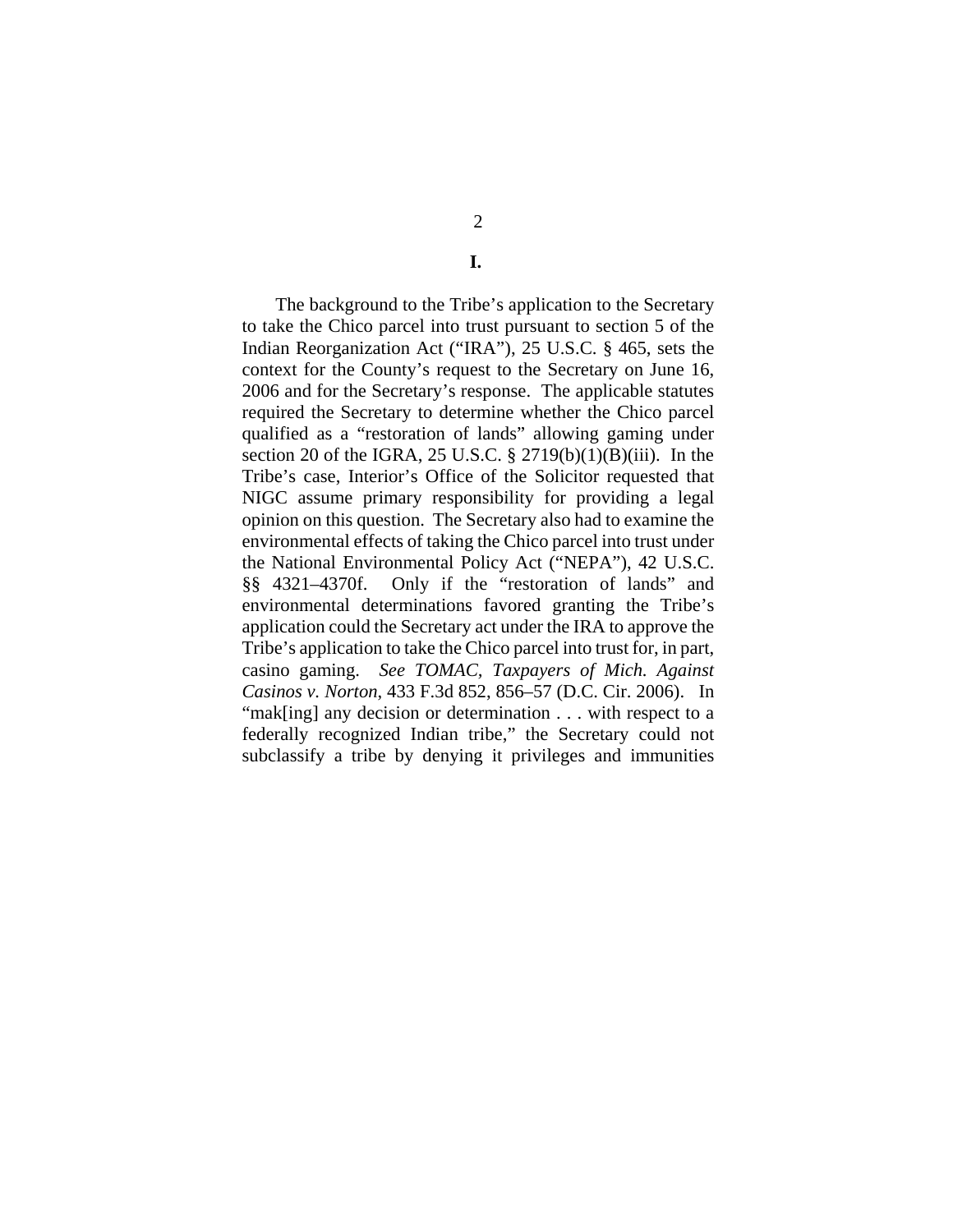available to other federally recognized tribes. 25 U.S.C.  $§$  476(f).<sup>1</sup>

The County has long been involved with Interior regarding the Tribe's efforts to locate a parcel of land qualifying as a "restoration of lands" under section 20 of the IGRA. As early as 2002, when Interior was considering the "restoration of lands" determination, a member of the Butte County Board of Supervisors had written to the NIGC urging the Secretary to take the Chico parcel into trust because the Tribe "has historical and cultural ties to the land planned for the reservation," stating that "[i]t was part of a large area that was to be deeded to the Mechoopda under treaties signed in the mid-1800s," and that the Tribe's proposed casino on the Chico parcel "would allow them to reestablish a connection to the soil of their ancestors." Letter from Curt Josiassen, Member of the Butte County Board of Supervisors (July 26, 2002). The letter also referenced the fact that the County and the Tribe had discussed the proposed gaming site in a series of meetings. Articles in Butte County newspapers emphasized the Tribe's connection to the Chico parcel. *See, e.g.*, Editorial, *It's a Gamble, but at Least It's a Chance*, THE ENTERPRISE–RECORD, Chico, CA, Apr. 9, 2002 ("Chico and

<sup>&</sup>lt;sup>1</sup> Section 476(f) provides:

Departments or agencies . . . shall not promulgate any regulation or make any decision or determination . . . with respect to a federally recognized Indian tribe that classifies, enhances, or diminishes the privileges and immunities available to the Indian tribe relative to other federally recognized tribes by virtue of their status as Indian tribes.

<sup>25</sup> U.S.C. § 476(f). *See also* 25 U.S.C. § 476(g); 25 U.S.C. § 479a, Pub. L. 103-454, 108 Stat. 4791 Note (1994); 70 Fed. Reg. 71,194, 71,195 (Nov. 25, 2005).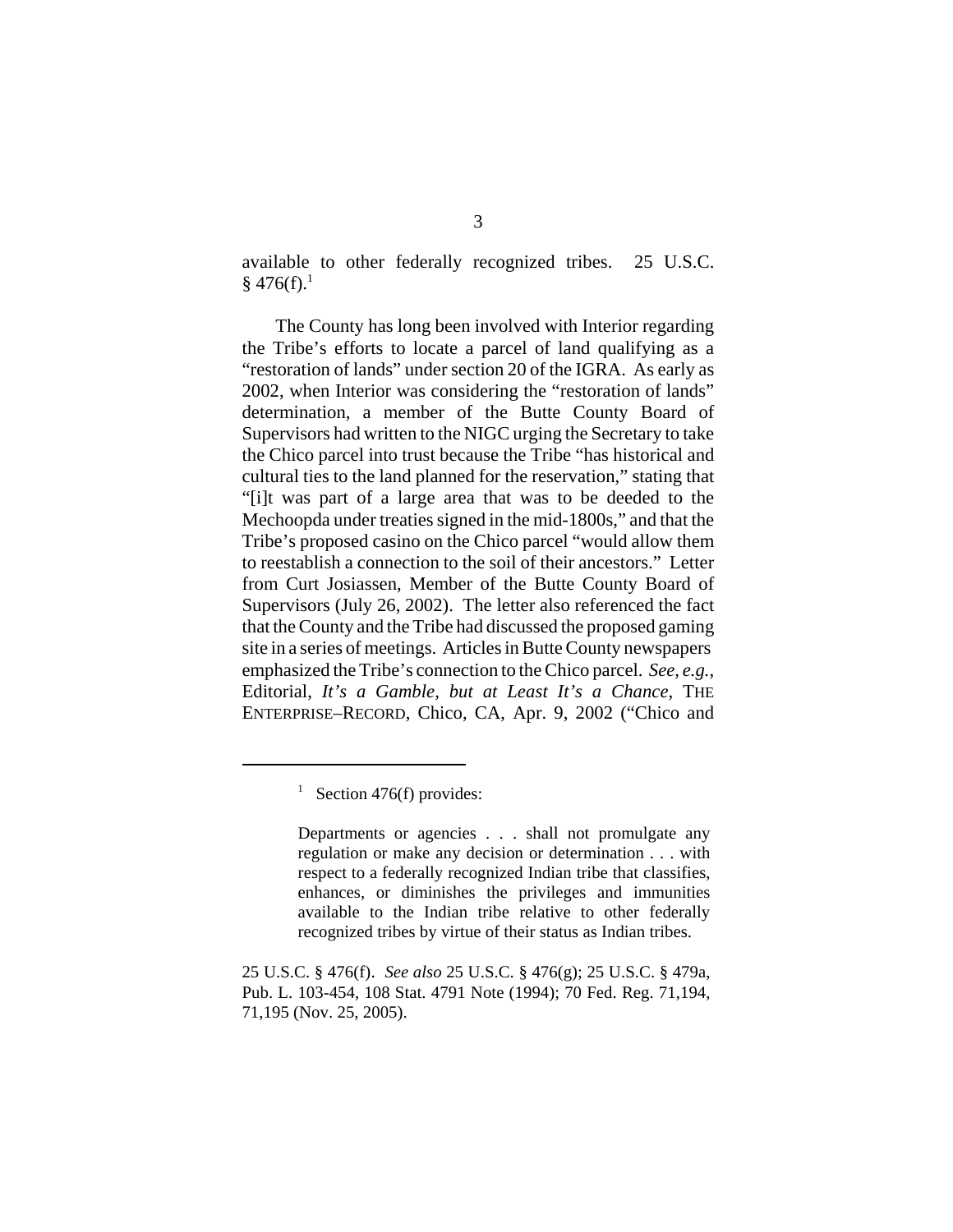much of Butte County is literally built on the bones of the Mechoopda.").

The Tribe was originally federally recognized in the Treaty of 1851, in which the United States promised to the Tribe land located near the ranch of General John Bidwell.<sup>2</sup> However, the Treaty was never ratified and the land was not turned over to the Tribe. *See* Anne H. Currie, *Bidwell Rancheria*, 36 CAL. HIST. SOC'Y Q. 313, 315–16 (Dec. 1957). As a result of a change in federal Indian policy and law, the Tribe's federal recognition was withdrawn in  $1967<sup>3</sup>$  and assets of its rancheria were distributed. *See* 32 Fed. Reg. 7981, 7981–82 (June 2, 1967). The Tribe sued and in 1992 was reinstated to its former federal status as part of a stipulated judgment between the Tribe, the United States, and the City of Chico in Butte County, California. *See Notice of Reinstatement to Former Status for the Mechoopda Indian Tribe of the Chico Rancheria*, 57 Fed. Reg. 19,133 (May 4, 1992); Order for Entry of Judgment and Judgment, *Scotts Valley Band of Pomo Indians of the Sugar Bowl Rancheria, et al. v. United States*, No. C-86-3660-VRW (N.D. Cal. 1992). The Tribe's attempt to have the Secretary take a parcel of land into trust in 1996 failed under the Secretary's then–interpretation of section 20 of the IGRA. However, after litigation required the Secretary to adopt a broader interpretation, the Tribe requested the Secretary to take the Chico parcel into trust in November 2001, finished acquiring the Chico parcel in December 2001, and on March 26, 2002, requested the NIGC to determine whether the

<sup>2</sup> *See* Treaty Made and Concluded at Bidwell's Ranch, on Chico Creek, August 1, 1851, Between O.M. Wozencraft, United States Indian Agent, and the Chiefs, Captains and Head Men of the Mi-Chop-Da, Es-Kuin, etc., Tribes of Indians.

<sup>3</sup> *See* California Rancheria Act, Pub. L. No. 85-671, 72 Stat. 619 (1958), *amended by* Pub. L. No. 88-419, 78 Stat. 390 (1964).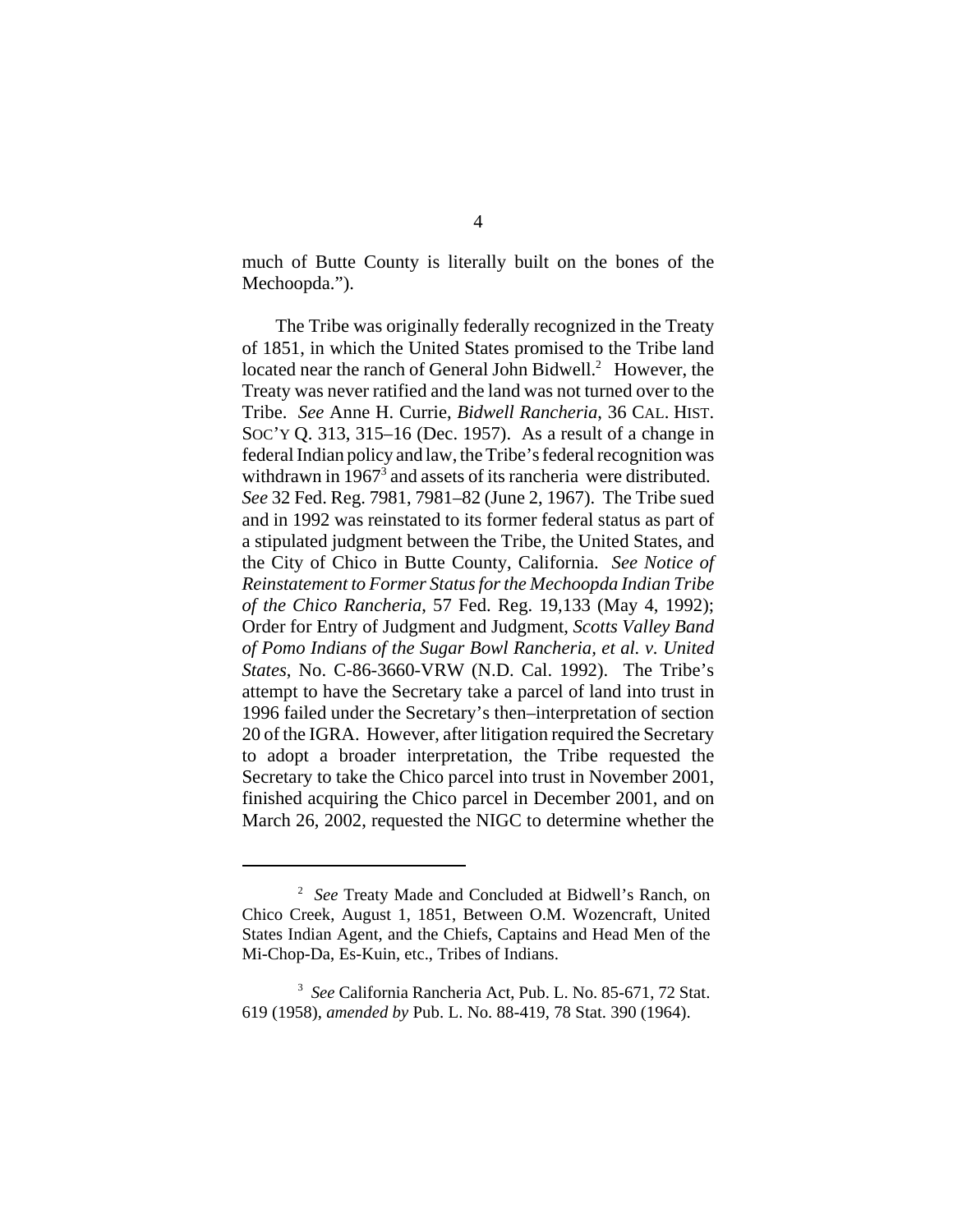Chico parcel would qualify as a gaming site under the restoration of lands provisions of section 20 of the IGRA.

The Tribe's historical status with respect to the Chico parcel was confirmed in a comprehensive determination by the NIGC in 2003 in which Interior's Solicitor concurred. The 2003 determination concluded that the Tribe had proven its historical and cultural connection to the Chico parcel and that the parcel qualified as restored Indian lands under IGRA and NIGC regulations and should be taken into trust. *See* NIGC 2003 Determination at 10–11, 12 (Mar. 14, 2003). The determination considered the factual circumstances of the Tribe's acquisition of the Chico parcel, the location of the Chico parcel (about ten miles from the Tribe's former rancheria on the Bidwell ranch, the "Chico Rancheria"), and the Tribe's historical and cultural nexus to it as well as the temporal relationship between the Tribe's restoration to federal recognition in 1992 and the Tribe's acquisition of the Chico parcel in 2001, concluding that all of these factors supported finding that taking the Chico parcel into trust would constitute a "restoration of lands" to the Tribe for purposes of IGRA section 20. In reaching this conclusion the determination relied on the key studies of the origins of the Tribe. These included the field notes of ethnologist C. Hart Merriam, who had interviewed Chico Rancheria residents in 1903, 1919, and 1923 regarding the locations of Mechoopda villages; the 2001 declaration of Craig Bates, the curator of ethnography for Yosemite National Park — who had researched and published over one hundred articles and papers on Native Americans, sixteen of which directly related to the history and culture of the Maidu Indians of California, including the Mechoopda Tribe of Chico Rancheria — that the Tribe is the sole surviving group of the Northwestern Valley Maidu Indians and has historical and cultural connections to the Chico parcel; and reports prepared in 2002 by ethnographer and historian Brian Bibby, an expert on California Indian communities, describing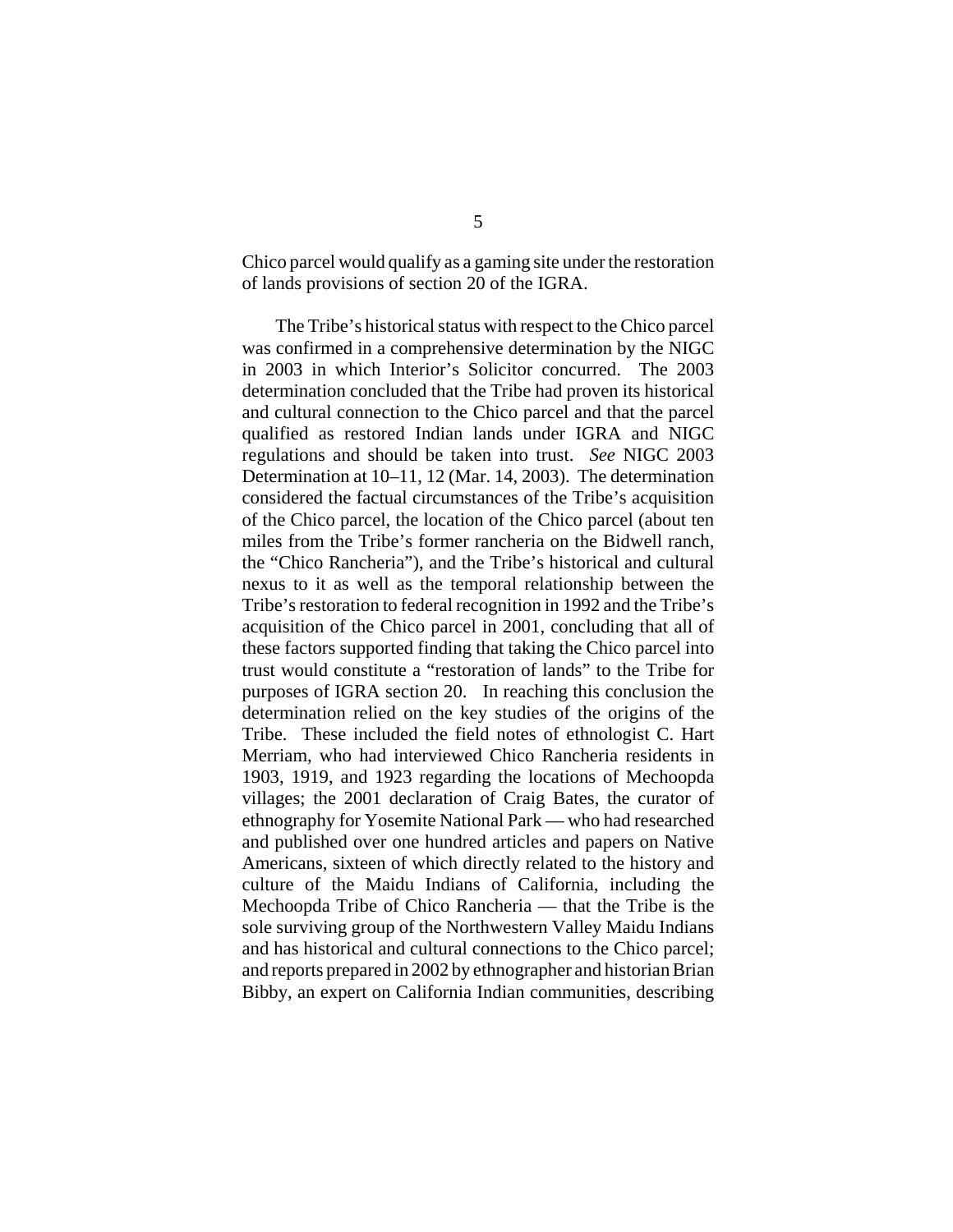connections among the Tribe, the Chico parcel, and the historical villages of the Mechoopda. The 2003 determination noted that the Chico parcel was within the boundaries of historical Mechoopda village locations and within the boundaries of the land promised to the Mechoopda in the unratified Treaty of 1851.

Also part of the administrative record was the Currie report, published in 1957 in the *California Historical Society Quarterly*, tracing the history of the Mechoopda Tribe since 1849, when General John Bidwell purchased 22,000 acres of land including land the Mechoopda Tribe occupied. *See also* Editorial, THE ENTERPRISE–RECORD, Apr. 9, 2002 ("The Mechoopda did most of the mining work that made John Bidwell rich and did much of the work on his ranch that allowed him to prosper."). The 2003 determination explained that although General and Mrs. Bidwell had established a Mechoopda Indian village for their Indian employees, and Mrs. Bidwell had deeded a 26-acre rancheria in trust for the Tribe, this land was lost after the Tribe's federal recognition was terminated in 1967, and that the city of Chico, California now occupies the site of the Tribe's former rancheria. Further, the 2003 determination noted that the 1992 stipulated judgment stated the Tribe could not attempt to reestablish the boundaries of its former rancheria.

The Tribe formally applied to the Secretary on March 19, 2004 to take the Chico parcel into trust as restored lands under IGRA section 20. On April 8, 2004, the Secretary issued notice of and sought comment on the Tribe's application to take the Chico parcel into trust, requesting comments within thirty days from numerous California state and county officials. *See* 25 C.F.R. § 151.10. On July 23, 2004 the County wrote the Tribe that, in view of its discussions with the Tribe about mitigation measures, the County "withdraws any formal concerns regarding the proposed location of the casino and the placement of the 650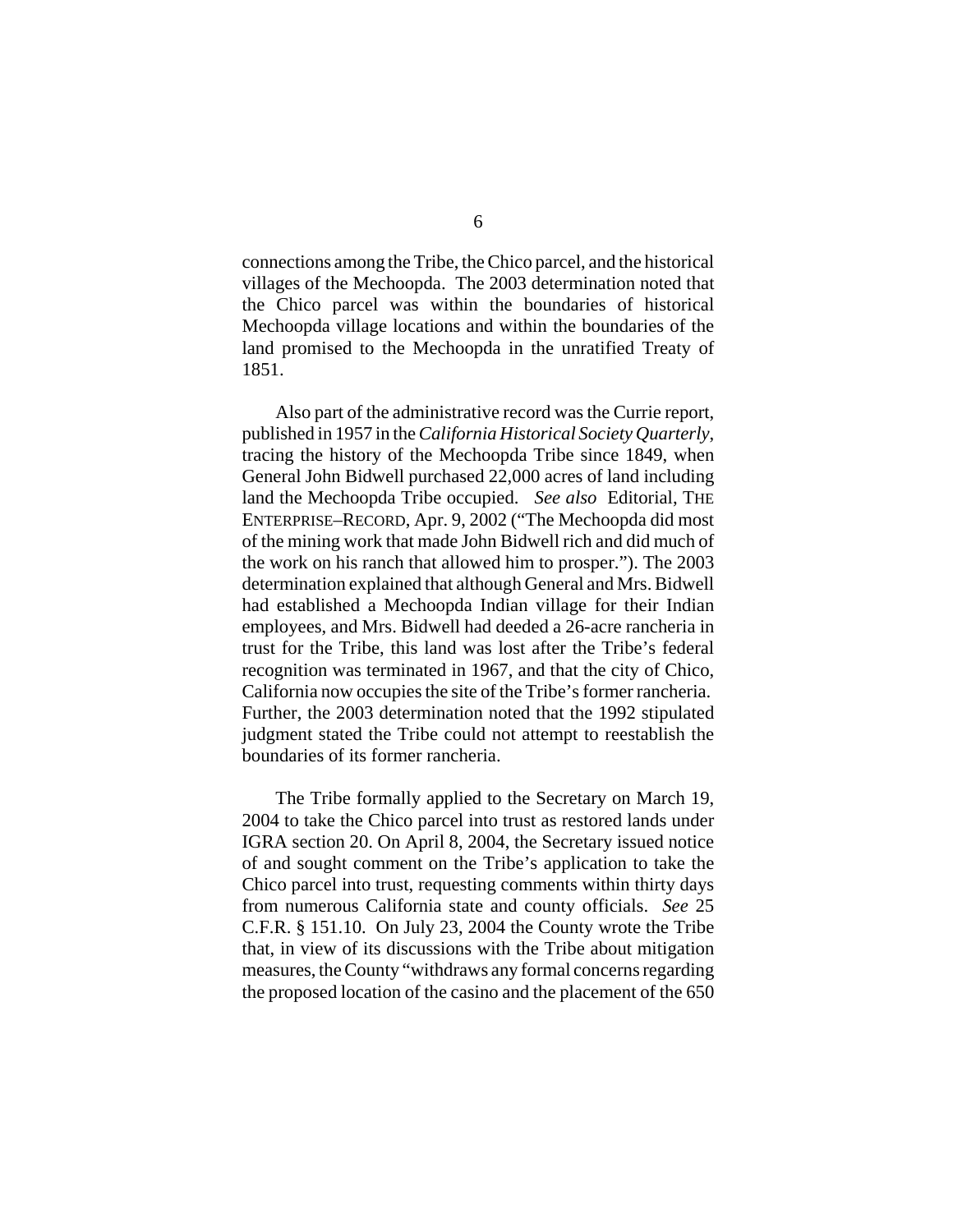acres of land [i.e., the Chico parcel] into trust status." Letter from Paul McIntosh, Chief Administrative Officer for Butte County, to Steve C. Santos, Tribal Chairman, Mechoopda Indian Tribe of Chico Rancheria (July 23, 2004).

A year later, by letter of August 24, 2005 to the Secretary, the NIGC, and the Solicitor's Office, the Tribe expressed concern that the County not "stall the Project" by delaying agreement on mitigation measures. In a second letter to the Secretary, dated October 25, 2005, the Tribe reported that after five years of discussion about the Chico parcel and the Tribe's expenditure of over seven million dollars, the County was now calling for the consideration of other sites.

On March 1, 2006, the County informed the Secretary that it opposed development of a casino on the Chico parcel, noting environmental objections. *See* Letter from Dennis Whittlesey, Butte County Special Counsel for Gaming, to Gale Norton, Secretary of the Interior (Mar. 1, 2006). However, three months later the County shifted gears, challenging the Tribe's existence for the first time, and making a new request of the Secretary. It is this request that underlies the County's challenges to the approval of the Tribe's application to take the Chico parcel into trust.

## **II.**

By letter of June 16, 2006 to the Secretary, the Board of Supervisors of Butte County asked the Secretary to "reject" the legal determination made in 2003 by the NIGC and the Solicitor that the Mechoopda Tribe is a historical tribe whose Chico parcel qualifies to be taken into trust as restored lands. Informing the Secretary that the County opposed the Tribe's application for restored lands, the County advised its position now was that "the tribal members[']" only "'homeland'" was "the former Chico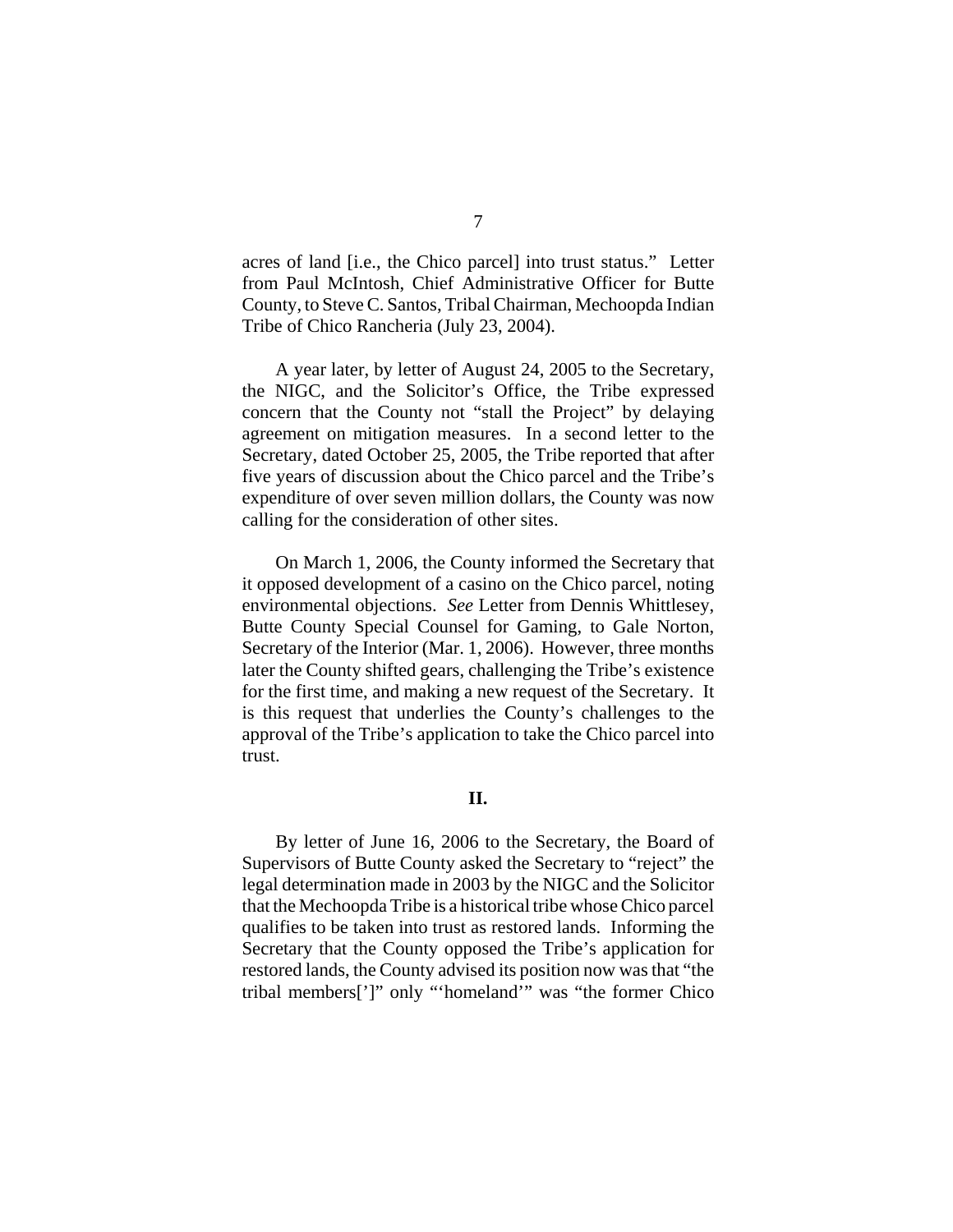Rancheria" at the Bidwell Ranch and they "cannot demonstrate any ties or connections to any other property." Letter from Dennis Whittlesey, Butte County Special Counsel for Gaming, to Dirk Kempthorne, Secretary of the Interior, at 5 (June 16, 2006) ("County Letter of June 2006"). The letter also stated:

> Butte County does not contest the Mechoopda's federal recognition. Indeed, we acknowledge that the Department of the Interior has the legal right under the Indian Reorganization Act to extend federal recognition to groups of disparate Indians residing in a common place. However, the Mechoopda is not a historical tribe as is documented by the Beckham Report. To the contrary, it was a "Rancheria Tribe" and the only land ever occupied by the people who ultimately were recognized as a tribe was the Bidwell Ranch property set aside for their residency by the Bidwells.

County Letter of June 2006 at 5.

The Beckham Report, dated January 2006, was submitted to the Secretary on June 16, 2006, and forwarded by the County to the NIGC on July 14, 2006. Prepared by Stephen Dow Beckham, a history professor at Lewis & Clark College in Portland, Oregon, the report addressed the Bidwells' history, including their efforts to protect Indians and provide lands for them to live on, and the ancestry of the Indians working for them who lived on the Chico Rancheria set aside for them by the Bidwells. Beckham concluded those Indians were "never an Indian tribe with a federal government-to-government relationship," County Letter of June 2006 at 5 (quoting the Beckham Report at 50), and so were not a historical tribe with ties to the historical Mechoopda. In contrast to the comprehensive historical analysis of the Tribe by the NIGC and the Solicitor in 2003, the Beckham Report focused on the Chico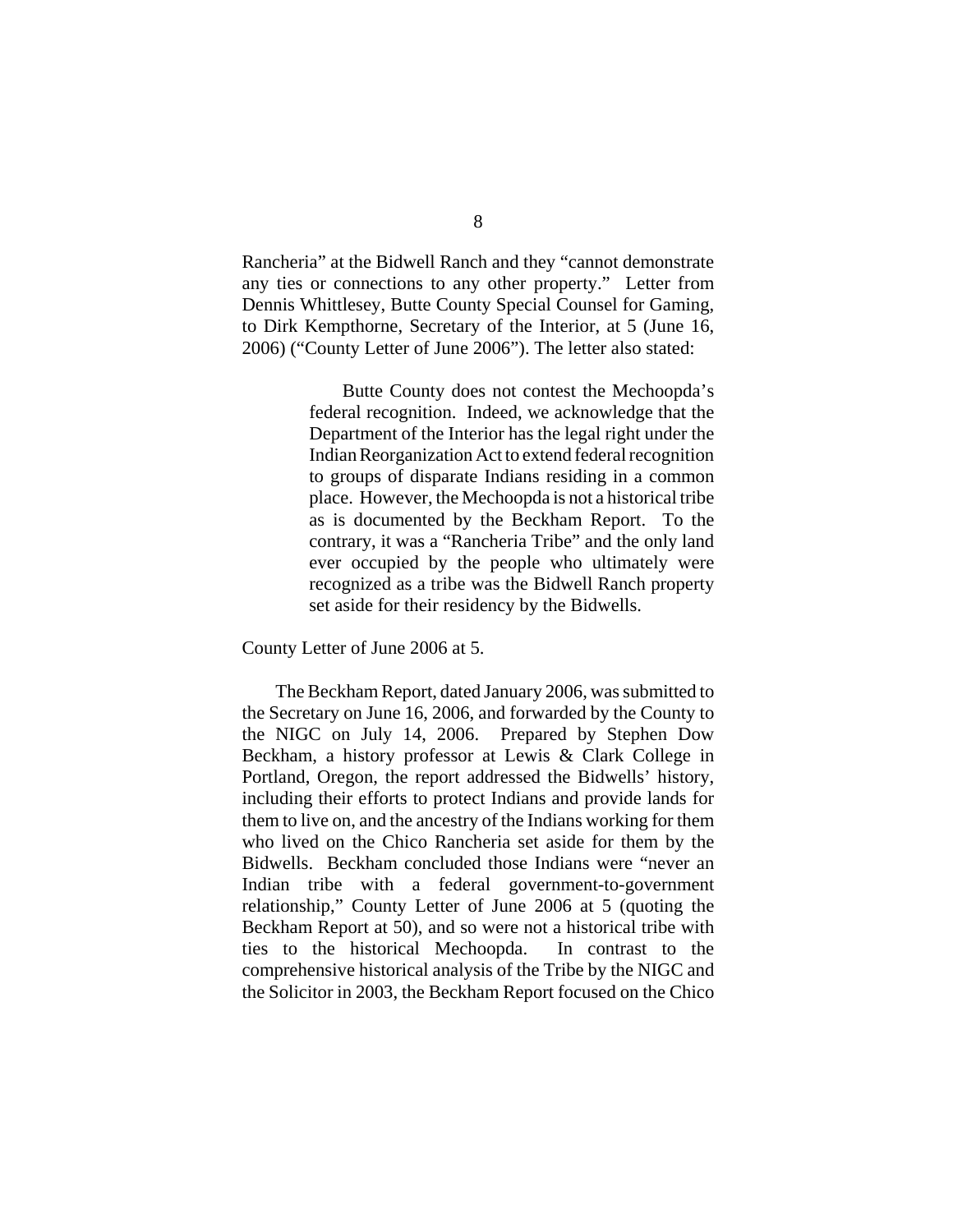Rancheria and did not address whether the Secretary should take the Chico parcel into trust under section 5 of the IRA. The Report also did not address the Bates, Bibby, or Currie studies relied on in the 2003 determination. Neither did it mention the Tribe's original federal recognition in 1851. That is, Beckham opined primarily that the Mechoopda's inclusion of people of mixed ancestry and surviving Indians from other Maidu villages and tribes terminated tribal existence at the Chico Rancheria.

The Secretary responded to the County's June 16, 2006 request by letter of August 28, 2006, from Acting Deputy Assistant Secretary George T. Skibine. The Secretary acknowledged the County's opposition to the Tribe's application to take the Chico parcel into trust and recognized that the County now was requesting the Secretary to reject the 2003 determination that the parcel would qualify as a "restoration of lands" under IGRA section 20. The Secretary declined to do so: "We are not inclined to revisit this decision now because the Office of the Solicitor reviewed this matter in 2003, and concurred in the NIGC's determination of March 14, 2003."

In *Tourus Records,* 259 F.3d 731, this court held that an agency fulfills its obligation under 5 U.S.C.  $\S 555(e)^4$  to provide "a brief statement" of the grounds for denying an interested party's request where internal agency memoranda clarify the

5 U.S.C. § 555(e).

<sup>4</sup> Section 555(e) provides:

Prompt notice shall be given of the denial in whole or in part of a written application, petition, or other request of an interested person made in connection with any agency proceeding. Except in affirming a prior denial or when the denial is self-explanatory, the notice shall be accompanied by a brief statement of the grounds for denial.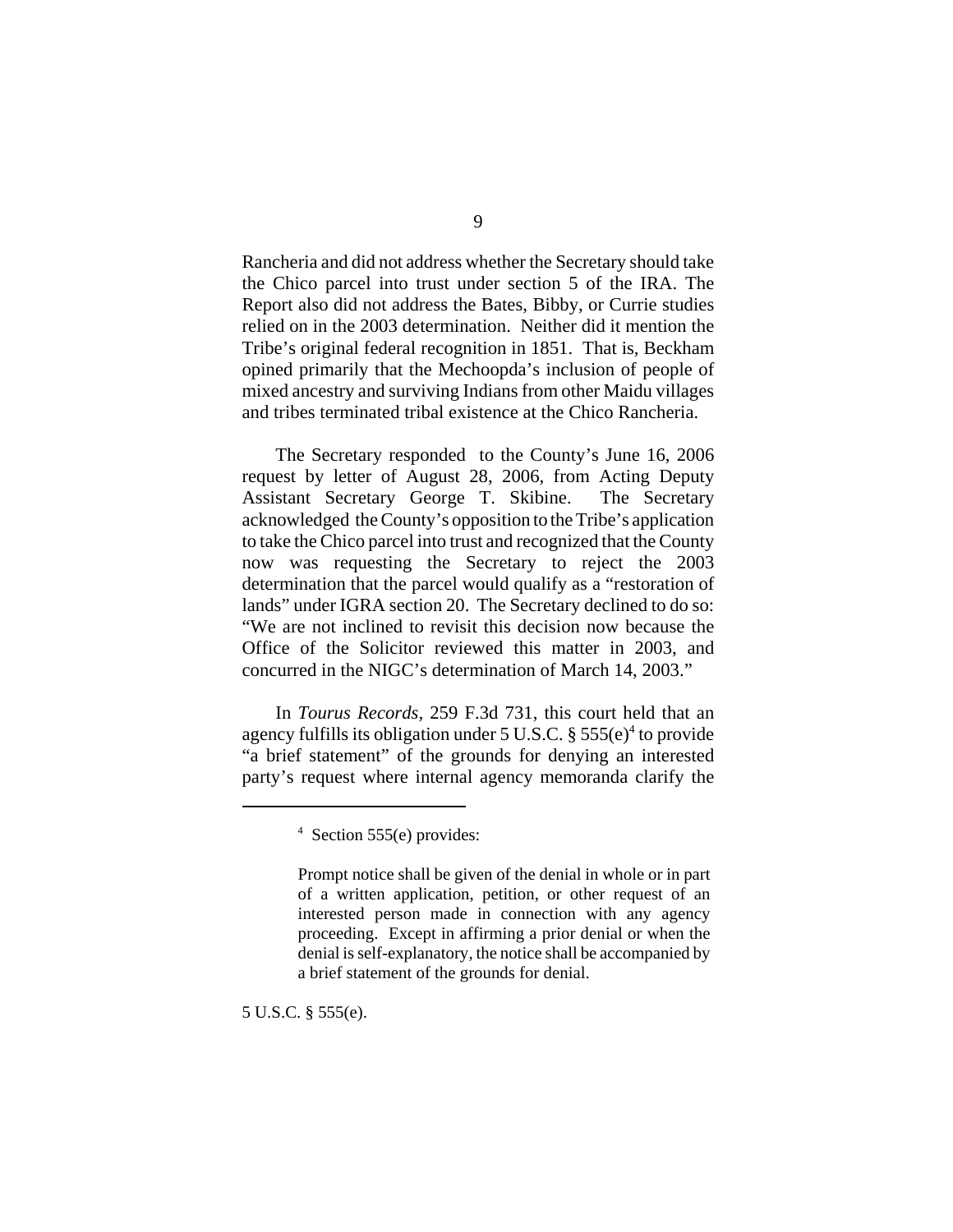agency's conclusory denial, *id.* at 737 (quoting 5 U.S.C. § 555(e)), 739. The court explained that the requirement for an agency to provide a "brief statement" serves two purposes: first, to ensure that the agency has given careful consideration to the request, and second, to give the party an opportunity to inform the agency of any errors it may have made and to facilitate judicial review. *Id.* at 737. The court emphasized, however, that "nothing more than a 'brief statement' is necessary" as long as the agency explains "why it chose to do what it did." *Id.* (internal quotation marks omitted). In that case the court held the agency's denial of an *in forma pauperis* request, challenged as being arbitrary and capricious, would have been insufficient, standing alone, because the conclusory declaration that the requestor's affidavit of indigency was "inadequately supported" did not explain why the agency regarded the request as unsupported and was not "'self-explanatory,' 5 U.S.C. § 555(e)" from the statement's context. *Id.* The agency's statement of denial "provide[d] no basis upon which [the court] could conclude that it was the product of reasoned decisionmaking." *Id.* However, because internal memoranda "represent [ing] the 'contemporaneous explanation of the agency decision'" clarified the agency's rationale, the court determined a remand was unnecessary and affirmed the agency's denial. *Id.* at 738 (quoting *Camp v. Pitts*, 411 U.S. 138, 143 (1973)). The same analysis applies here.

Notwithstanding its brevity, the Secretary's letter revealed, on its face, familiarity with the substance of the Beckham Report and recognition that the Beckham Report sought to reopen the question of the Tribe's historical status, a matter comprehensively addressed in the 2003 determination. The Secretary refuted the assertions by the County and the conclusion of the Beckham Report — namely that the Tribe had no identity as a tribe before its federal recognition in 1992, even on the Chico Rancheria — by pointing to the 2003 determination,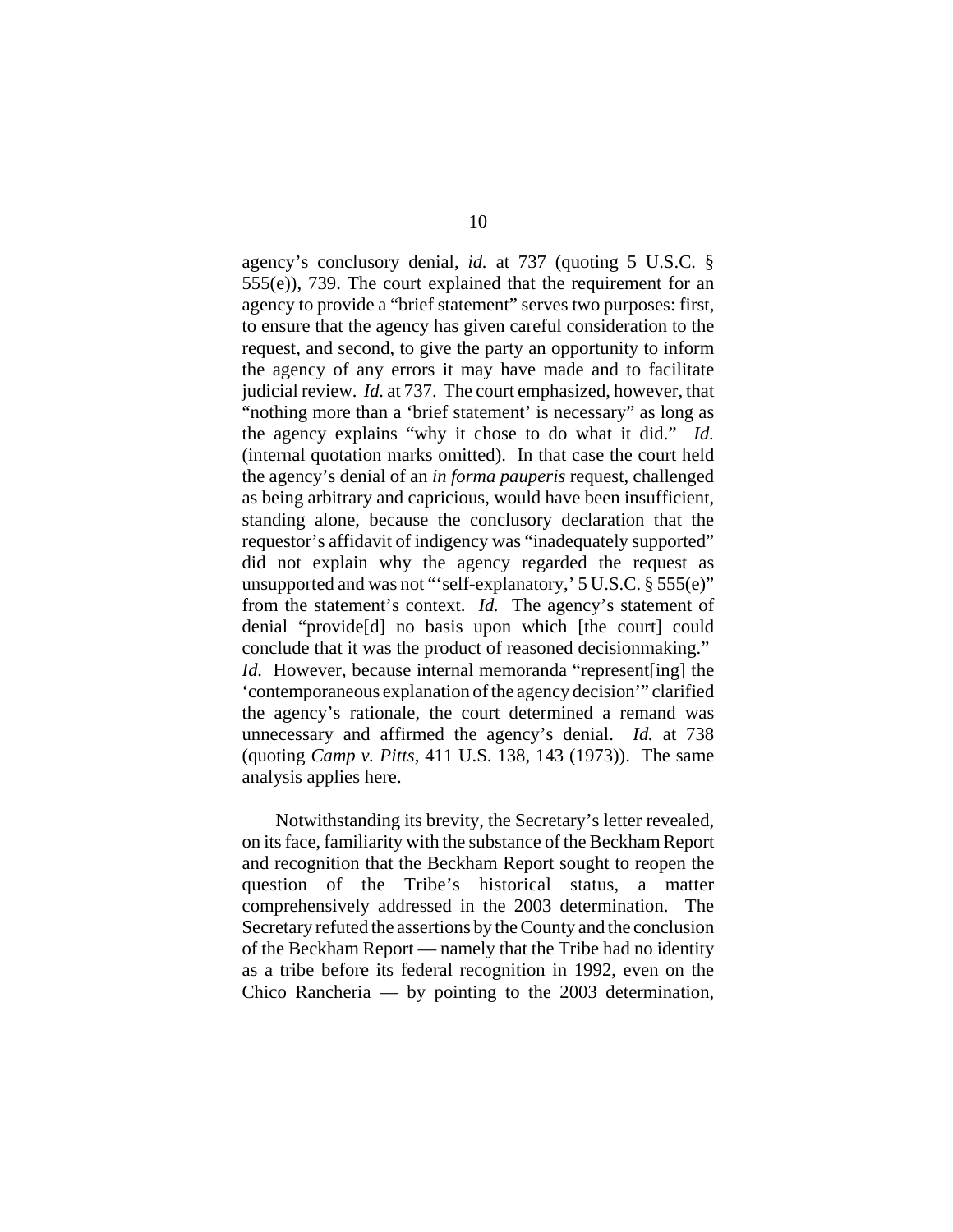which addressed the Chico Rancheria Indians' status and the broader reach of the Tribe's history, including its federal recognition in 1851, *supra* note 2. The laconic denial letter also reflected the fact that the Beckham Report did not mention the land being considered for trust status, instead challenging the Tribe's existence and the ability of Interior to restore any land at all to the Tribe.

The rationale behind the Secretary's decision is "selfexplanatory," 5 U.S.C. § 555(e), upon comparing the 2003 determination and the Beckham Report. The Beckham Report addressed only a portion of the Tribe's historical record and did not challenge, much less identify any deficiencies in, the expert studies relied upon in the 2003 determination. The report also did not refer to the Tribe's broader history. For example, it omitted any mention of the Tribe's initial recognition in 1851, even thought it took place at the Bidwell Ranch, *supra* note 2, and it did not otherwise address the legal significance of that status. Given the comprehensive analysis in 2003 based on undisputed expert studies of the Tribe's history and connection to the Chico parcel, the County's 2006 submission gave the Secretary no reason to revisit that matter, particularly as the County's request was based in Interior's view, as reflected in the administrative record discussed *infra*, on the outlawed concept of subcategories of federally recognized tribes, subcategories that were thus beyond the Secretary's authority to recognize. *See supra* note 1. Rather, in view of the County's previous efforts to delay approval of the Tribe's application, the Secretary had little reason to conclude other than that the County's latest attempt to derail approval presented no basis for revisiting the matter addressed three years earlier in the comprehensive determination by the NIGC and the Solicitor.

Furthermore, the Secretary's letter "does not stand as the sole 'explanation' of the agency's decisionmaking rationale."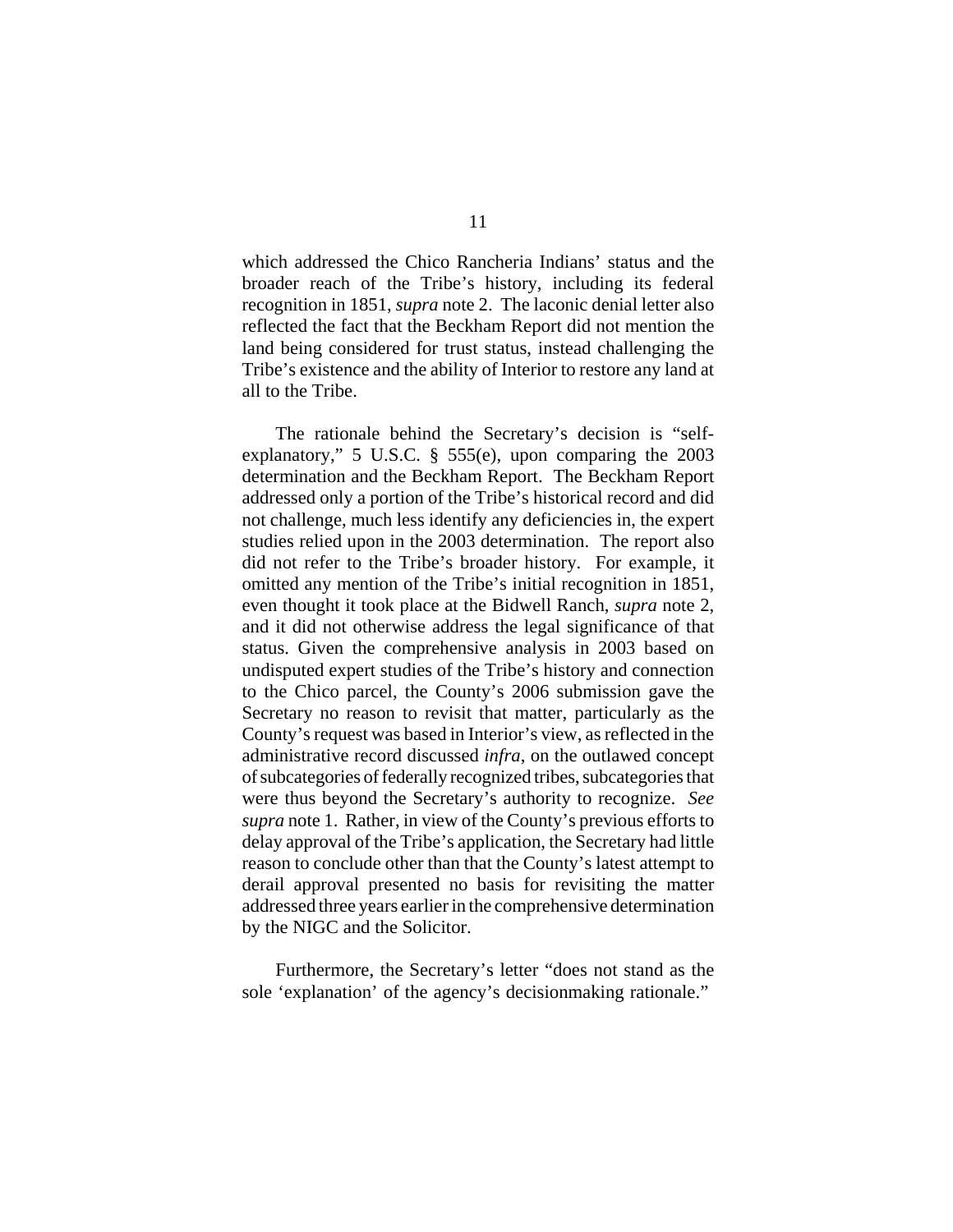*Tourus Records*, 259 F.3d at 738. The rationale for the Secretary's decision not to revisit the matter, and instead to rely on the comprehensive and effectively unchallenged 2003 determination by the NIGC and the Solicitor, was elaborated in contemporaneous documents in the administrative record that were relied upon by the Assistant Secretary for Indian Affairs who, on behalf of the Secretary, made the decision to approve the Tribe's application. First, Interior's response to comments during the NEPA proceeding described the County's position in its August 11, 2006 letter, which restated the views expressed in its June 16, 2006 letter, as "challeng[ing] the [revised environmental assessment ("REA")] project site's historical and cultural significance to the Mechoopda Tribe." Response to Comments at 10. This response indicated that Interior understood the County and the Beckham Report to be denying the Tribe's existence at the Chico Rancheria on the thesis that the "modern" Tribe had no connection with the "historical" Mechoopda Tribe that occupied vast areas of Butte County and hence had no historical connection to any land. The County's June 16, 2006 and February 15, 2008 letters to the Secretary, and its August 11, 2006 letter to the Regional Director of Interior's Bureau of Indian Affairs, reaffirm the correctness of this interpretation of the Beckham Report as seeking to parse the Tribe's existence in a manner that undermined its status as a federally recognized tribe.

Second, the Response to Comments described the Beckham Report, the 2003 determination, and the Secretary's letter declining to revisit that determination, concluding that the Tribe is federally recognized and listed as such pursuant to federal statute and that under a statute enacted in 1994 only Congress can terminate that status. *See* Response to Comments at 10–11; *supra* note 1. The response emphasized that the Beckham Report was addressing "[i]ssues regarding tribal membership, historical land ownership and aboriginal territory," Response to Comments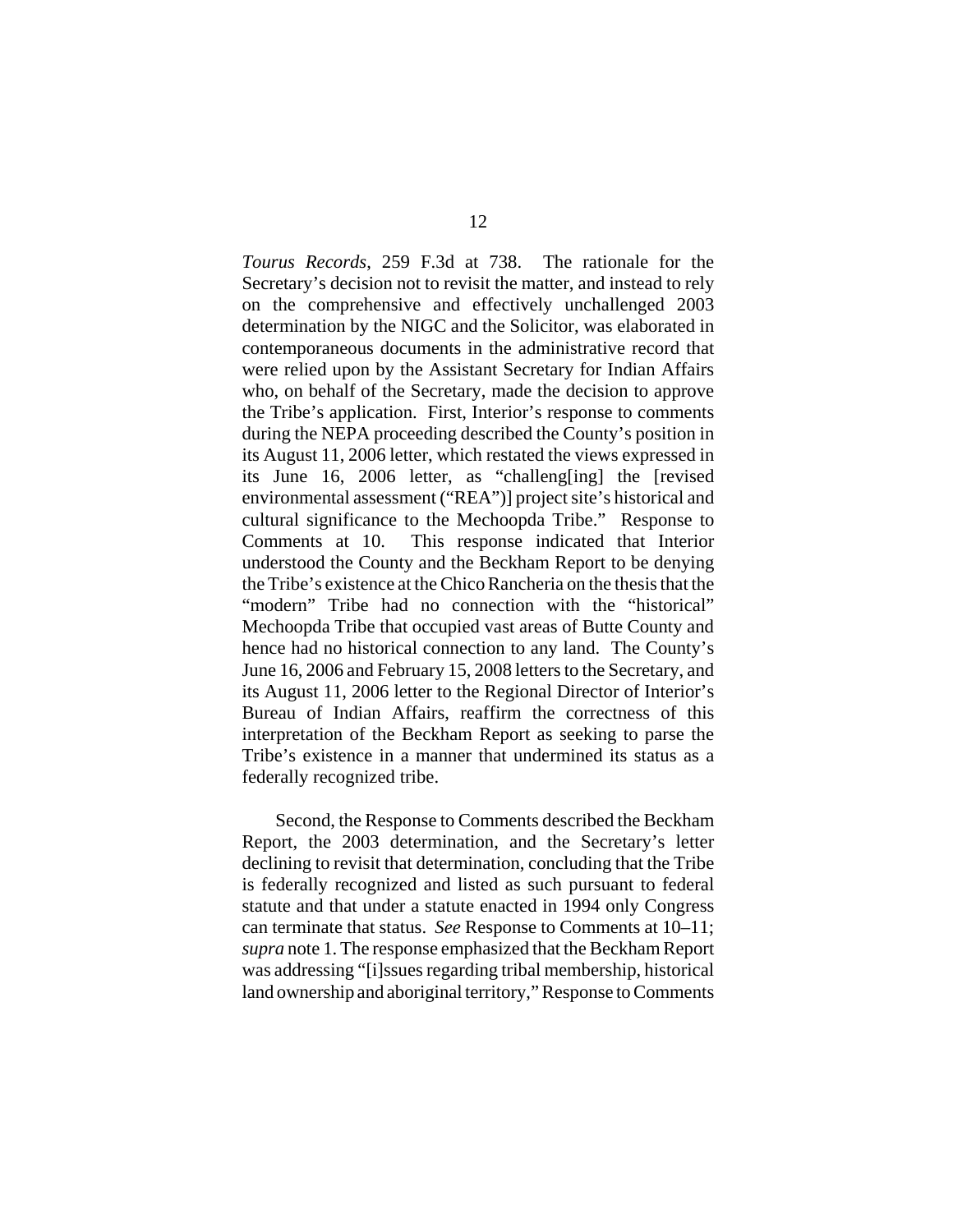at 10, that the Tribe is now federally recognized, that it "was first recognized as a sovereign tribal entity in 1851, when the United States first executed a treaty, never ratified, with the Tribe," and that only Congress can terminate the federal recognition of a Tribe, *id.* at 11. This is a direct response to the assertions of the County and the conclusion of the Beckham Report in 2006. The response was prepared by Interior's Pacific Regional Office, and it was that office's 2007 memorandum recommending that the Chico parcel be taken into trust on which the Secretary, acting through the Assistant Secretary for Indian Affairs, relied when he approved on March 14, 2008 the Tribe's application to take the Chico parcel into trust as restored lands.

Thus, the "brief statement" in the Secretary's August 28, 2006 letter responding to the County's request was adequate under 5 U.S.C. § 555(e), because it explained "why [the Secretary] chose to do what [the Secretary] did," *Tourus Records*, 259 F.3d at 737 (internal quotation marks omitted), and the rationale for the Secretary's decision to rely on the 2003 determination was self-explanatory. The Beckham Report did not purport to address the Tribe's history comprehensively as did the 2003 determination and did not suggest the expert studies on which the 2003 determination relied were flawed. Although the court "may not supply a reasoned basis for the agency's action that the agency itself has not given, *SEC v. Chenery*, 332 U.S. 194, 196 (1947)," the court "will uphold a decision of less than ideal clarity if the agency's path may reasonably be discerned." *Bowman Transp., Inc. v. Arkansas-Best Freight Sys., Inc.*, 419 U.S. 281, 286 (1974); *Motor Vehicle Mfrs. Ass'n of the U.S. v. State Farm Mut. Auto. Ins. Co.*, 463 U.S. 29, 43 (1983). Contemporaneous agency memoranda elaborated the Secretary's rationale, making explicit that what the County and the Beckham Report were suggesting was that the Indians who lived on the Chico Rancheria had no tribal existence and so could show no connection to the Chico parcel or any other land, and thus that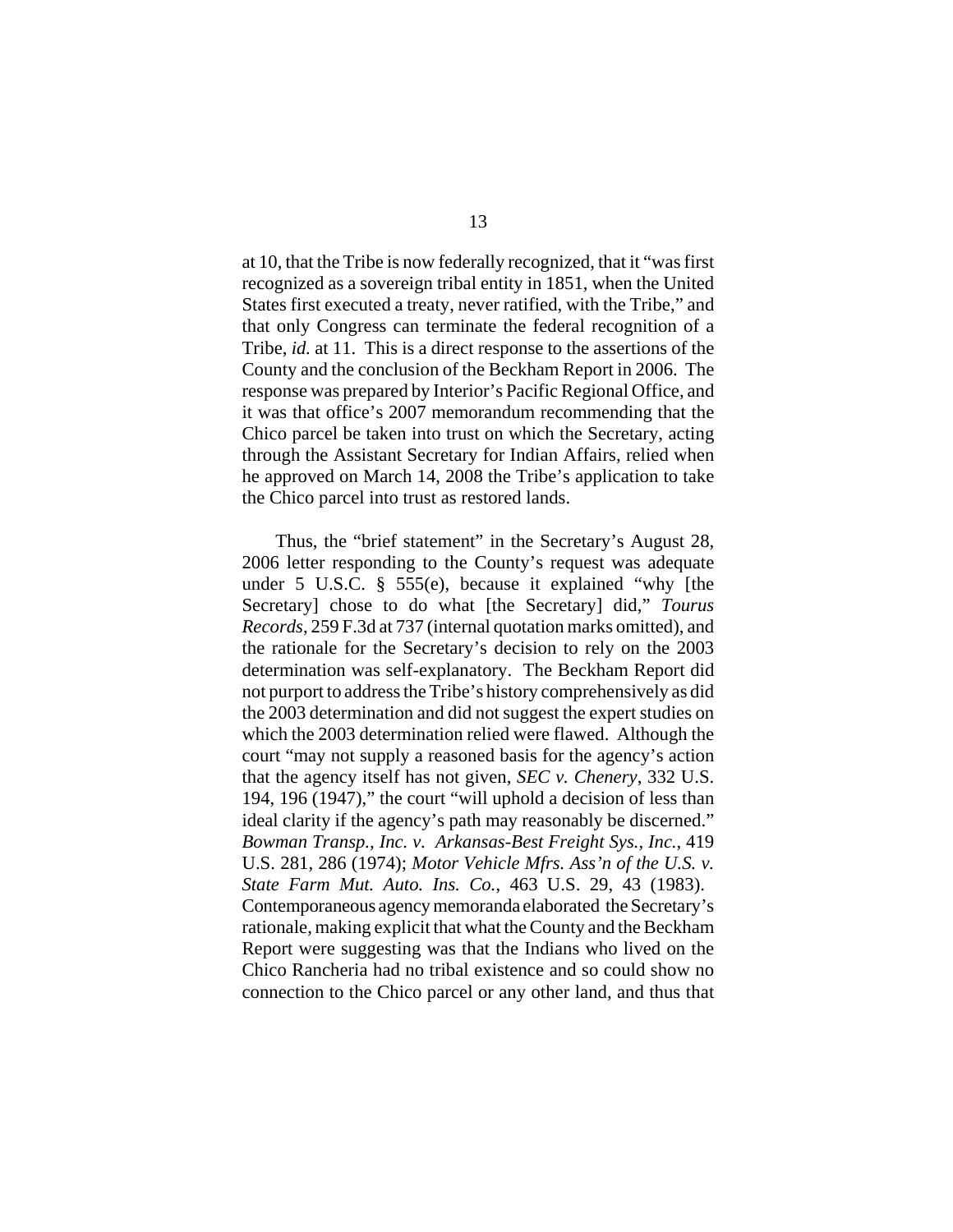the Secretary should reject the 2003 determination and treat the federally recognized Tribe as entitled to diminished privileges compared to other federally recognized tribes. The administrative record further reveals that the Secretary considered the County's views and the Beckham Report in issuing, through the Assistant Secretary for Indian Affairs, a Finding of No Significant Impact ("FONSI"), stating that "[t]his [FONSI] conclusion is based on the analysis contained in the REA, public comments made on the REA, *the response to those comments*, and the mitigation imposed." Carl Artman, Assistant Secretary for Indian Affairs, FONSI for the Proposed Mechoopda Indian Tribe Chico Casino Fee-to-Trust Acquisition, at 19 (Jan. 4, 2008) (emphasis added). Because the NEPA process is a legal requirement with which the Secretary had to comply, the statement that the Secretary based his conclusions on the Response to Comments is not gratuitous.

The Secretary's response to the County is consistent with our precedent that an agency need not restart its analysis whenever a new report is submitted. *Cf. Appalachian Power Co. v. EPA*, 249 F.3d 1032, 1059 (D.C. Cir. 2001); *Pers. Watercraft Indus. Ass'n v. Dep't of Commerce*, 48 F.3d 540, 542–43 (D.C. Cir. 1995). Otherwise, an agency could be "reasonably concerned that an unyielding avalanche of information might overwhelm an agency's ability to reach a final decision," *Village of Bensenville v. FAA*, 457 F.3d 52, 71 (D.C. Cir. 2006), or that parties could "behave like Penelope,[5] unravelling each day's work to start the web again the next day," *Western Coal Traffic*

<sup>5</sup> So every day she wove on the great loom but every night by torchlight she unwove it; and so for three years she deceived the Akhaians.

Homer, *The Odyssey*, Book II, lines 112-114 (Robert Fitzgerald trans. 1961).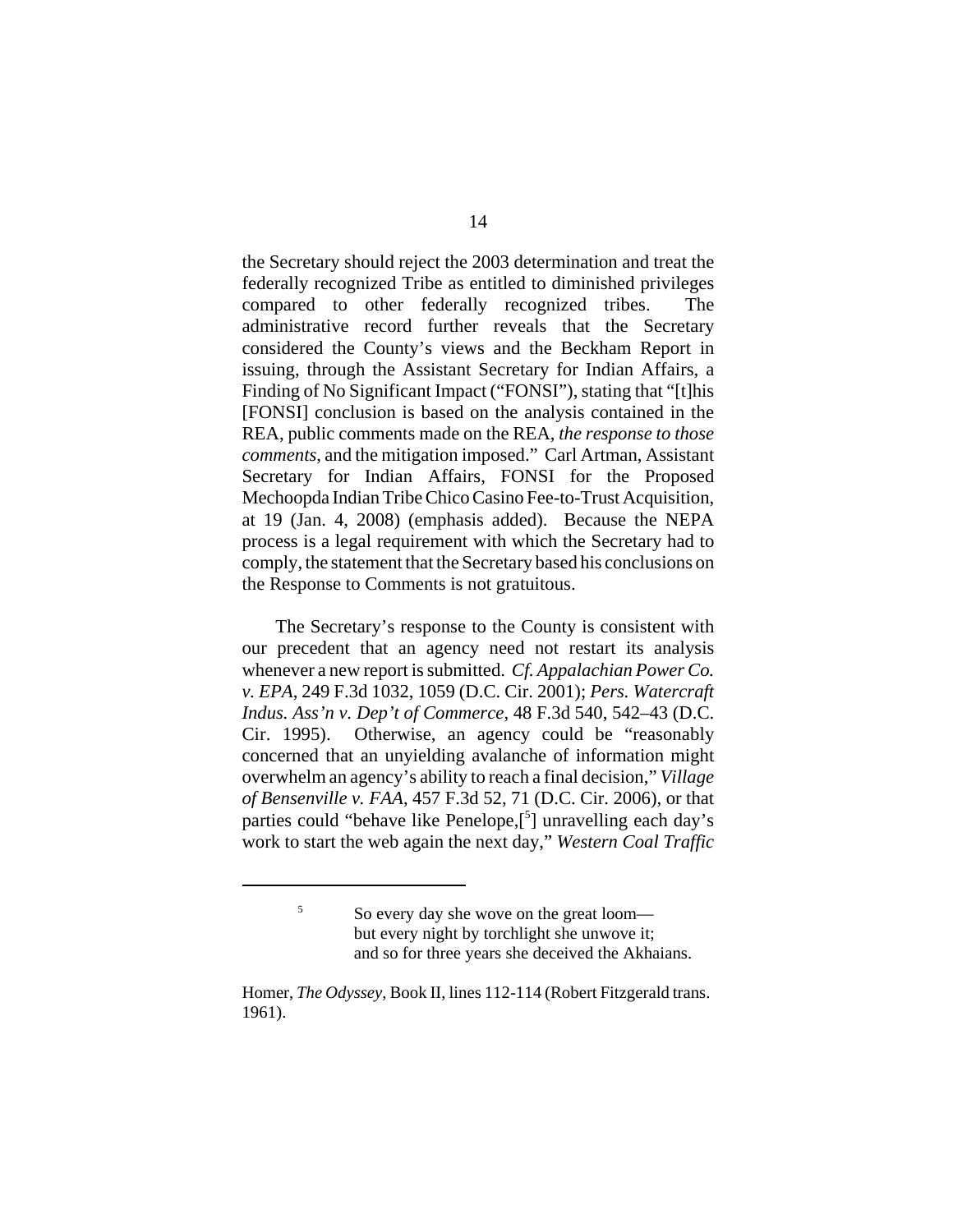*League v. ICC*, 735 F.2d 1408, 1411 (D.C. Cir. 1984). The effect of the County's 2006 submission of the Beckham Report was to ask the Secretary to start the fee-to-trust process for the Chico parcel all over again, when the record shows the County had opportunities, and took advantage of them, to make its views known before and after the 2003 legal determination was rendered. Given the limited analysis in the Beckham Report, the Secretary could reasonably decide, for the reasons the contemporaneous administrative record reveals, to rely on the expert evidence assembled by the NIGC in preparing the comprehensive 2003 determination showing the Tribe's historical connection to the Chico parcel. *See City of Roseville v. Norton*, 348 F.3d 1020, 1027 (D.C. Cir. 2003). Although the Secretary did not publish his final decision of March 14, 2008 to take the Chico parcel into trust until May 8, 2008, that did not mean the County's 2006 submissions required the Secretary, like Penelope, to begin anew an examination of the issue of the Tribe's status as a historical tribe with connections to the Chico parcel, a matter previously considered in a comprehensive determination by the NIGC and the Solicitor that remained effectively unchallenged.

## **III**.

Construing the County's June 16, 2006 letter as a challenge to the restored lands determination of 2003, rather than to the Tribe's existence, the County fails to show that Interior's determination that the Mechoopda Tribe has a significant historical and cultural nexus to the Chico parcel was arbitrary and capricious. In this "'classic example of a factual dispute the resolution of which implicates substantial agency expertise,'" the court "only inquire[s] whether the agencies have based their policy choices on reasonable expert evidence," and "because the agencies have relied upon sufficient expert evidence to establish a rational connection between the facts and the choice made, it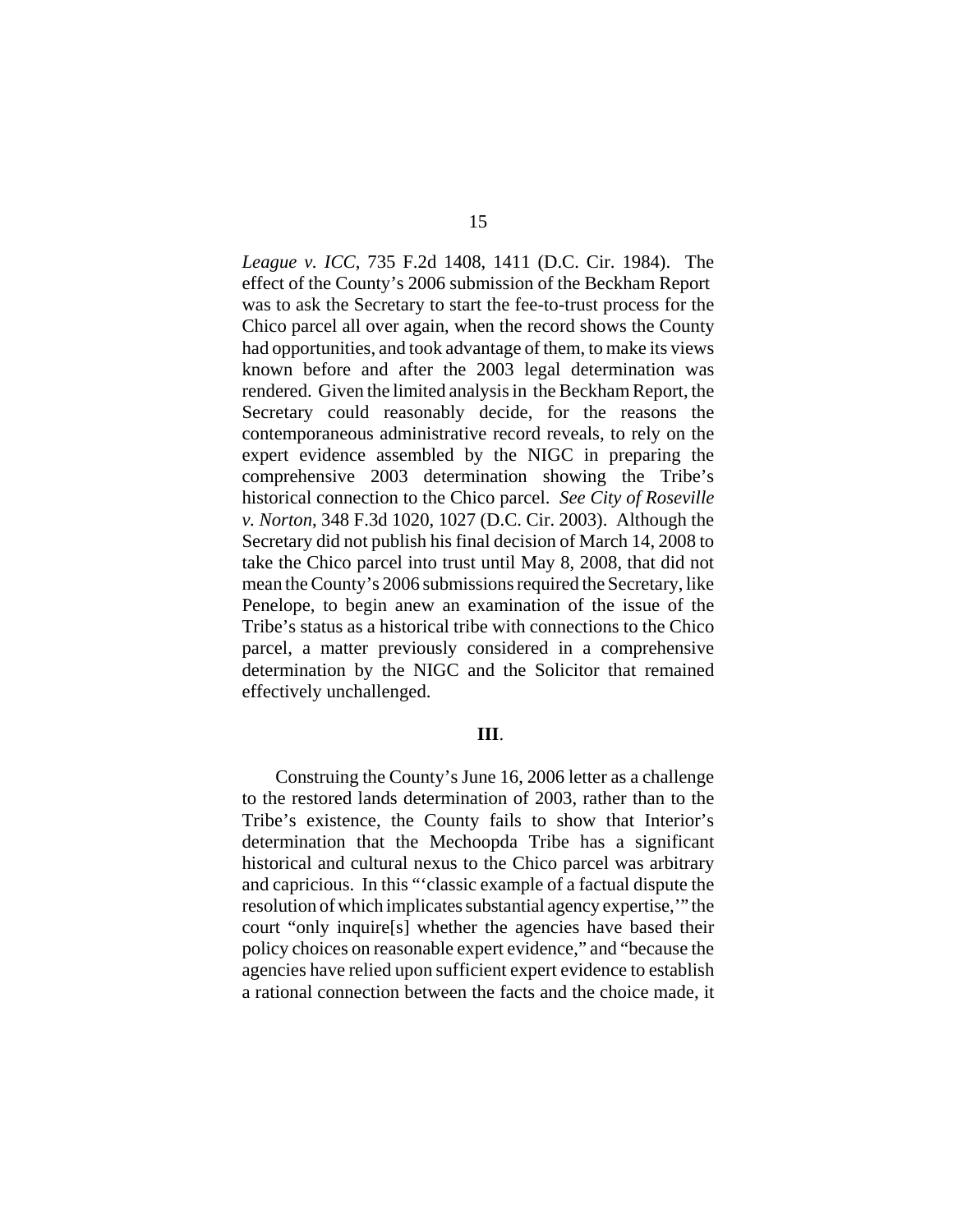was not arbitrary and capricious for them" to weigh the competing expert opinions as they did. *Wis. Valley Improvement Co. v. FERC*, 236 F.3d 738, 747 (D.C. Cir. 2001) (quoting *Marsh v. Or. Natural Res. Council*, 490 U.S. 360, 376 (1989)) (internal quotation marks and citation omitted). The Secretary and the NIGC satisfied their obligations under the Administrative Procedure Act, 5 U.S.C. § 706, by "enabl[ing] [the court] to see what major issues of policy were ventilated . . . and why the agency reacted to them as it did." *Milk Indus. Found. v. Glickman*, 132 F.3d 1467, 1476 (D.C. Cir. 1998) (quoting *Republican Nat'l Comm. v. Fed. Election Comm'n*, 76 F.3d 400, 407 (D.C. Cir. 1996)) (ellipsis in original). The County failed to show that the challenged decisions were not based on consideration of the relevant factors, much less that its views or the Beckham Report were ignored or unevaluated. *See State Farm*, 463 U.S. at 43; *cf., e.g.*, *City of Waukesha v. EPA*, 320 F.3d 228, 257–58 (D.C. Cir. 2003).

The County's contentions reduce to an argument that the Tribe, descending from Indians who worked for the Bidwells in the mid-nineteenth century, lacks a connection to the historical Mechoopda Tribe and thus lacks a connection to the Chico parcel. The administrative record is replete with evidence that establishes the Tribe is the historical Mechoopda tribe with the requisite connections. The 2003 determination cited expert reports and materials that the Beckham Report did not consider or challenge, and the Beckham Report omitted mention of the Tribe's federal recognition in the unratified 1851 Treaty and its significance. Neither Currie nor Bates nor Bibby, who reviewed Merriam's field work, concluded the Tribe had no relation to the historical Mechoopda Tribe. These experts instead viewed the Tribe as connected to the historical Mechoopda Tribe. The County's fundamental argument that the Tribe lost a connection to the historical Mechoopda Tribe by incorporating people of mixed race and Indians from Northwestern Valley Maidu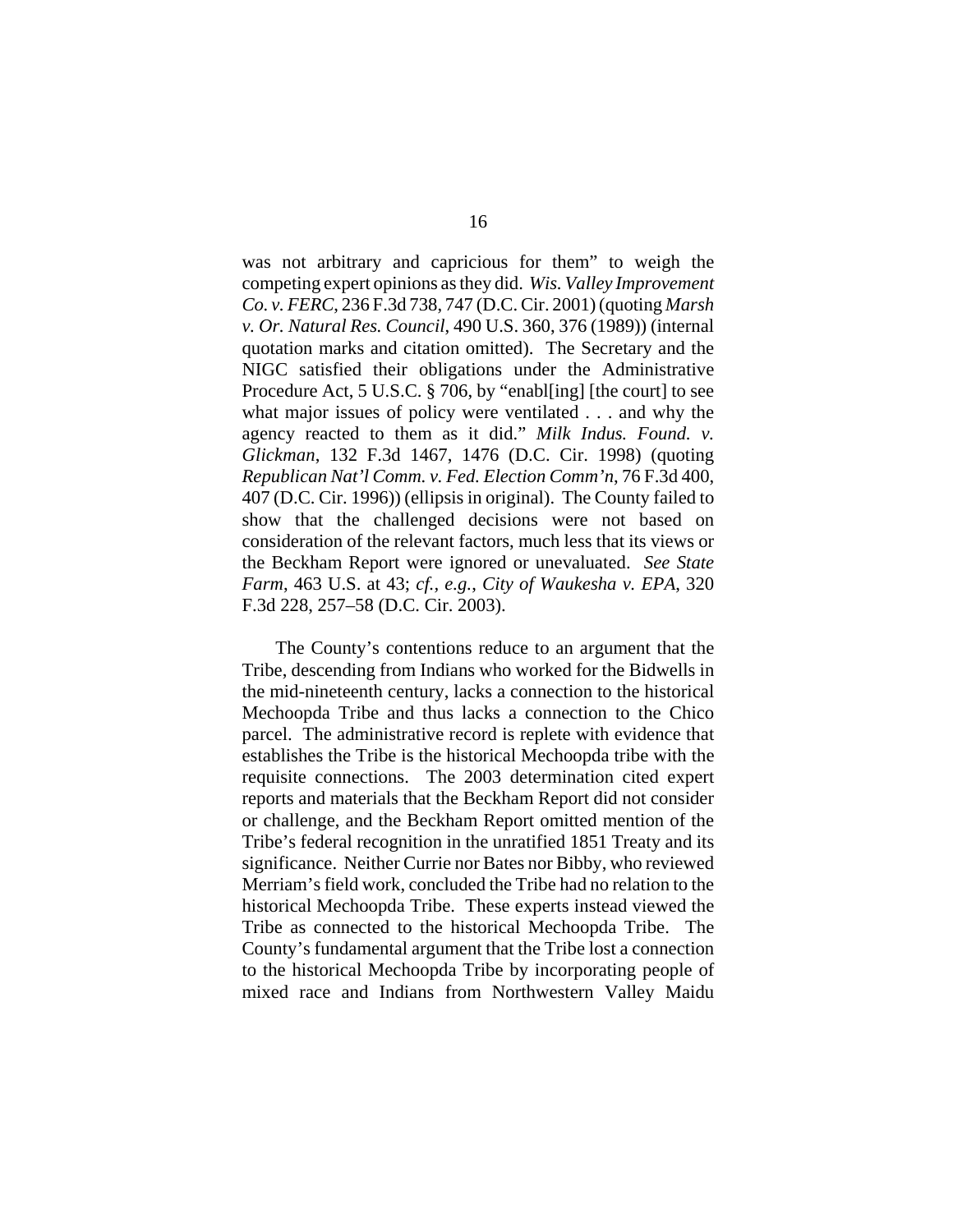villages and other tribes finds no support in the law. *See, e.g.*, *City of Roseville*, 348 F.3d at 1022. Moreover, the records cited in the Beckham Report did not show that the Tribe included people with no Indian ancestry (except for some spouses), but rather that many tribal members identified their ancestors as Mechoopda Tribe members or survivors of other Maidu tribes from the region.

Looking to the full historical reach of the Mechoopda and Northwestern Valley Maidu, rather than narrowly to the time at the Chico Rancheria, was not arbitrary or capricious. *See id.* at 1027. In submitting the Beckham Report the County did not suggest that it represented more than another view of a limited aspect of the historical record considered in the 2003 determination by the NIGC and the Solicitor. Even in challenging the Bibby Report in its August 11, 2006 letter, the County cited only the Beckham Report and ignored the other expert reports relied upon in the 2003 determination. Both the Secretary's August 28, 2006 letter and contemporaneous agency memoranda revealed familiarity with the County's views and the substance of the Beckham Report, and the Secretary, through the Assistant Secretary for Indian Affairs, in approving the Tribe's application relied on the agency commentary addressing the report's (and thus the County's) approach. The Secretary and the NIGC reasonably looked to the full history of the Mechoopda and Northwestern Valley Maidu rather than simply the story of the Chico Rancheria, as the Beckham Report did. *See id.* at 1027.

Accordingly, because the court, contrary to our precedent in *Tourus Records*, in finding a violation of 5 U.S.C. § 555(e) turns a blind eye to the evidence in the administrative record that explains the Secretary's decision not to revisit the matter addressed in the 2003 determination, and because the challenged decisions by the Secretary and the NIGC are supported by